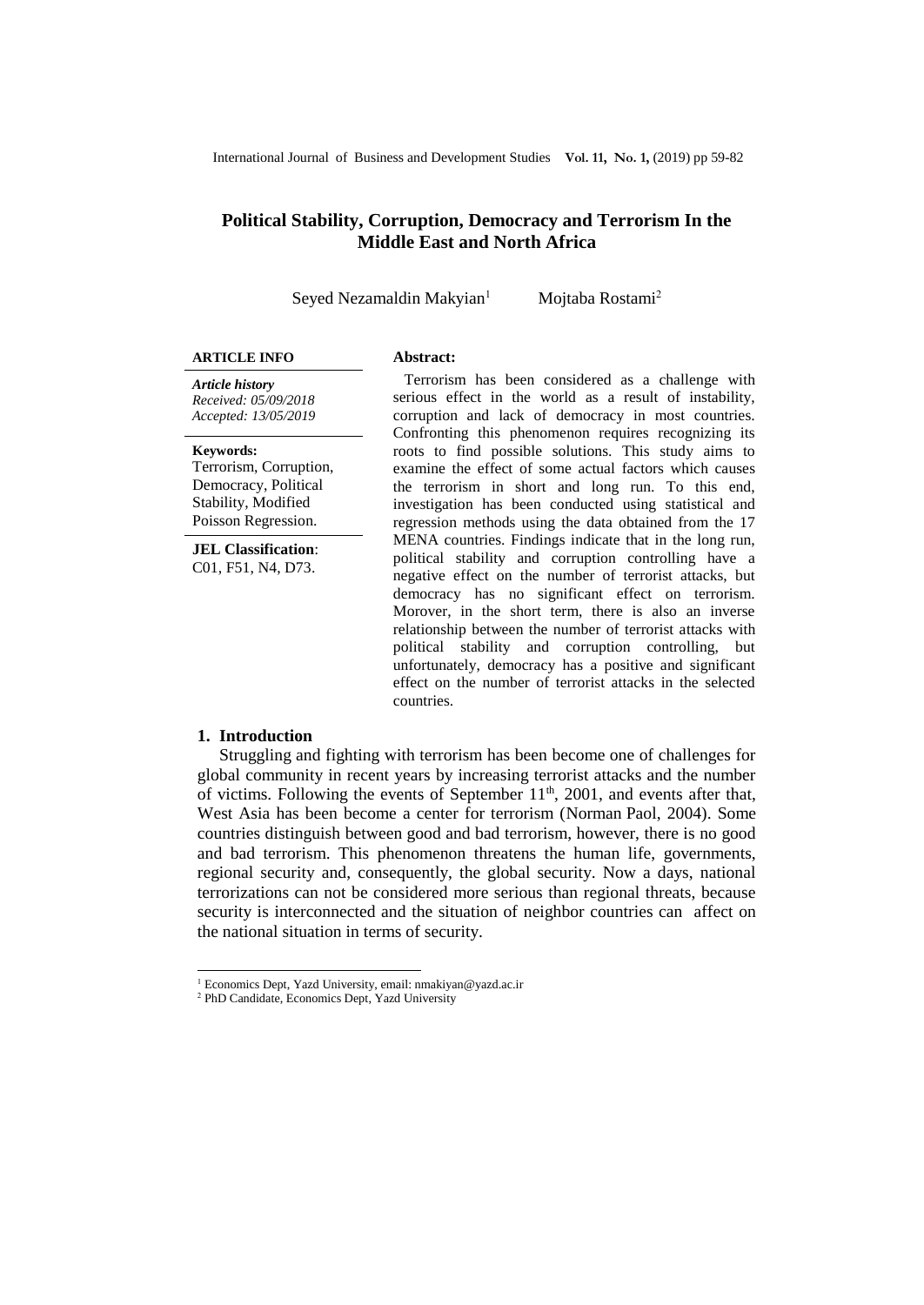According to some studies, terrorism, beyond direct damage, causes fear, insecurity and reduces support for democratic institutions (Rahman, 2017).

Evidence indicates that terrorist incidents have been reduced in Western Europe and the United States, but have been increased in the Asia-Pacific and Eastern Middle East and North Africa. Also, terrorism with religious objectives have increased dramatically (Anderton and Carter, 2009). The importance of terrorism issue in terms of economic perspective is that this phenomenon has an important effect on the whole economy (Takay, 2009). Terrorism reduces economic growth (Blombeg, 2004, & Sandler, 2002), makes the transaction costly (Anderton & Carter, 2009). This reduces business (Nitche & Schumacher, 2004), and also has a negative effect on tourism and absorption of foreign direct investment (Enders 2007 & Blombeg, 2004). It also affects the capital market by increasing the systemic risk (Drakos, 2004). It is worth mentioning that terrorism affects migration, human capital and labor market (Murdoch and Sandler, 2002).

These ffects are not solely for the host country, but also affect the neighboring countries and will remain for years (Nitche and Schumacher, 2004). This study aims to investigates some factors cause terrorist attacks.

Studies indicate that there is a negative relationship between political stability and terrorism in the long term (Salman mehmood and bilil mehmood, 2016).

Corruption is another effective factor in the terrorism, which, Boussiga, believes that terrorism and corruption are convergent (Nahil boussiga and malek ghdamsi, 2016). Democracy is third factor influences terrorism. They have a nonlinear relationship with each other, as in countries with low-level democracy, a slight increase in democracy causes to increase terrorism, and in countries with high democratic levels, democracy can reduce terrorism (Andrew jensen, 2017 and Peter kurrild-klitgaard, 2006) and even with the worthiness of a democracy strategy, democracy can not be considered as a solution for international terrorism (Peter kurrild-klitgaard and Mogensk.Justesen and Robert, 2017).

Therefore, considering the dimensions of terrorism, the rooting and identification of its constituent elements is indisputable necessity , and the need for in-depth exploration, studying multiple dimensions and searching from different perspectives. Tthe objectives of this study are to mine the concept of terrorism and to examine the effect of variables such as political stability, corruption and democracy on the number of terrorist attacks.

## **2. Theory and Literature**

## **2.1 Definition of Terrorism**

The word "Terror" in English means "anxiety agent". Terror in the word means "scare", terrorism has been meant to "create fear and panic in the people," and terrorist has been meant to "advocate creating fear and terror". In Dehkhoda's dictionary, terrorism means the principles of government of pressure and panic.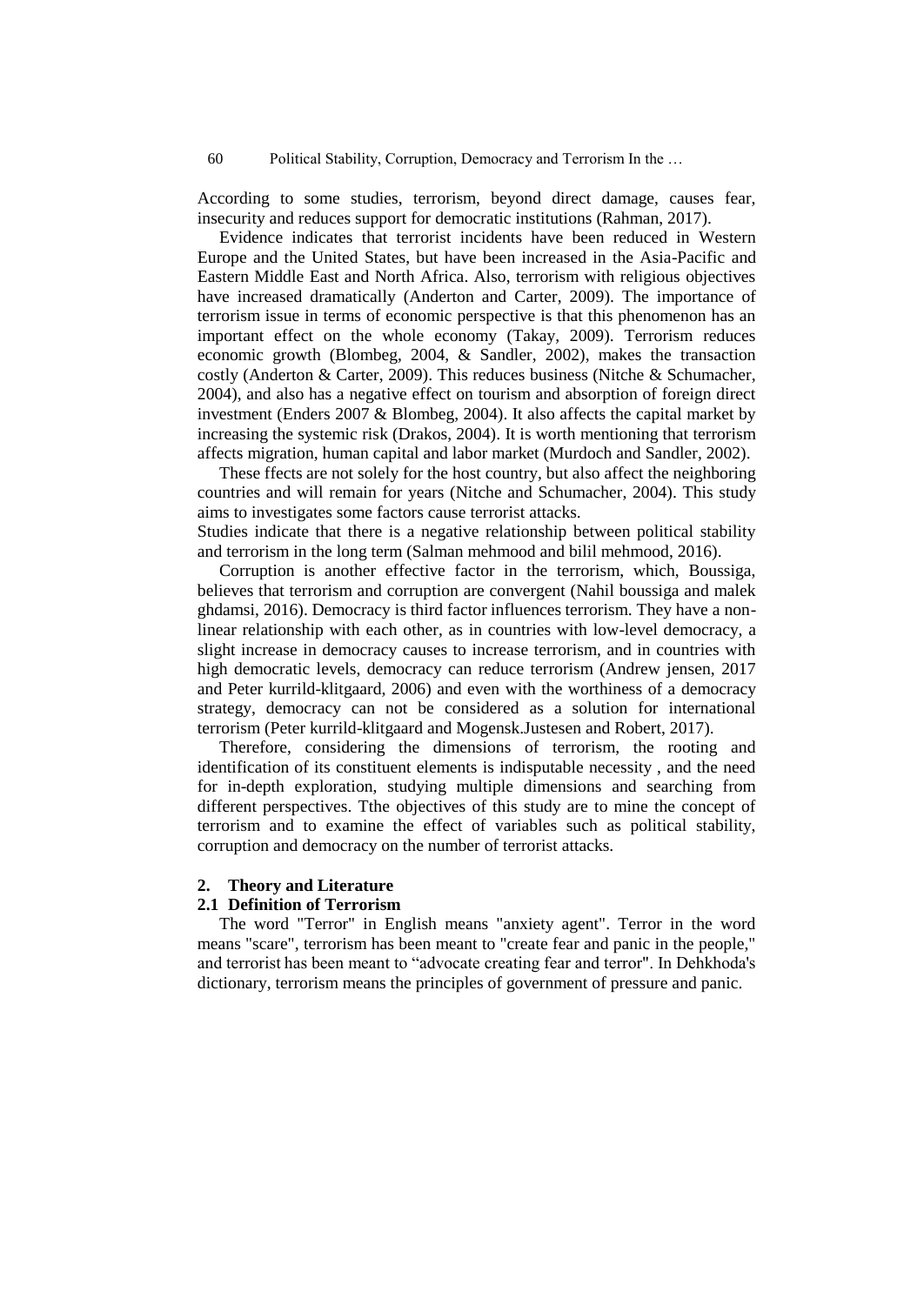Therefore, terrorism is the title for violence of individuals, groups and governments that have not strong enough supporting and tends to change situation to a situation that to be desirable for its followers (Charles H. Anderton & john R.Carter, 2009).

There is no clear and specific consensus among experts in the context of terrorism. In this study, terrorism means the use of illegal violence by individual or local groups in order to create an atmosphere of terror and panic, to affect or dominate an individual or a group of individuals on the whole of community.

This matter is done to achieve specific political or social objectives. Also, a number of terrorist attacks have been selected based on the above definition as the main variable of the study to conduct the study.

## **2.2 Types of Terrorism**

In general, terrorism is divided into two categories of international and national terrorism:

**(A) International Terrorism:** This type of terrorism is done with aim at achieving political and economic objectives internationally. In international terrorism, members of the group and those who are being subjected to terror from different countries. In this sense, a terrorist group selects its members from among the citizens of several countries, and at the same time, victims are from several countries.

**(B) National Terrorism:** This terrorism is formed when the perpetrators of the crime, victims and supporters are all from one country.

#### **2.3 The Risks and Consequences of Terrorism**

Terrorism has two consequences:

 $\overline{a}$ 

1. Use of mass destruction weapons.

2. Suicide attacks<sup>1</sup>. Evidence suggests that suicide attacks have been increased in recent years (Charles H. Anderton & John R.Carter, 2009: 148-149).

Terrorism has its own costs everywhere in the world. One of the costs of anticipating terrorism can be to disrupt economic activities and reduce countries' economic growth to the extent that they divert or eliminate the direction of foreign resources. According to Nitche & Schumacher (2004), a terrorist attack reduces the economic growth by about 5%. On the other hand, terrorist attacks affect the financial and capital market by increasing systemic risk, which causes to reduce investment rates by 4% and increase costs of government as same (Blombeg Hess & Orphanides, 2004). Terrorist attacks also raise transaction costs and reduce the volume of beneficial trade between countries (Charles H.

<sup>&</sup>lt;sup>1</sup> Suicide attacks are a type of ideological suicide aimed at harming others (enemy). Suicide attacks are divided in to 2 categories of with and without objective. Both forms of suicide attack occur in an urban setting. The type of with objective is intended to harm to special individual or individuals, and may also other individuals in that place to be killed or injured. The type of without objective is designed to insecure the socio-political environment and to stimulate public fear and panic.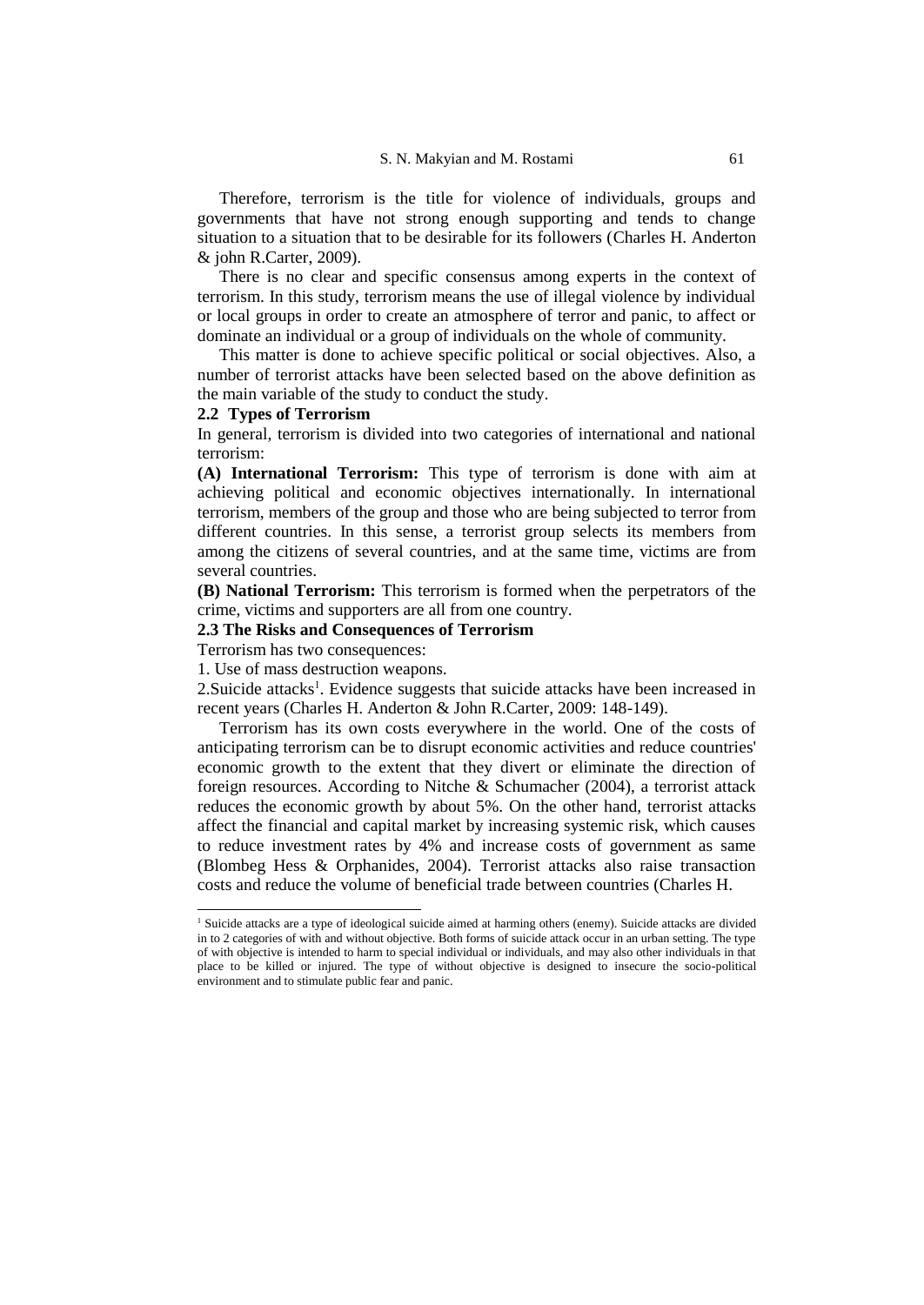Anderton & john R.Carter, 2009: 152). So that if the number of attacks in one year increases by 10%, the trade will decrease by 4%, and these effects will remain for next years (Nitche & Schumacher, 2004).

### **2.4 Effective Factors on the Terrorism**

A brief explanation of some of the factors considered in order to examine their effect on the terrorism are discussed in this section. Also, the indexes used for these factors are expressed.

## **2.4.1 Political Stability and Terrorism**

Each community has a degree of political stability, but the state of the societies may differ in terms of political stability at different times, that in this regard the appropriate economic and social conditions help to provide a stable political environment. Terrorism can play an important role in disrupting political stability of these countries, especially developing countries, terrorist attacks strongly affect the political stability of these countries, and the people of these countries may provoke mass killings, unwanted damages, and high-risk social scenarios (Salman Mehmood and Bilil Mehmood, 2016).

That its consequences include increasing political risk and outflow of foreign investment, because investment companies usually direct their capital towards countries with high political security and stability (James c.Murdoch and Todd Sandler, 2002). Therefore, in high-terrorism countries, the volume of trade is significantly reduced due to negative effect on the political stability (Nitche  $\&$ Schumacher, 2004). On the other hand, given the relationship between terrorism and political stability, political stability can cause to reduce terrorism.

The political stability no violence index has been used in this study. This index is a combination of several other indexes from various sources, including the Economic Information Unit of the World Economic Forum, and the risk of political services, and this basic index reflects the probability of uncontrolled government power, armed conflict, violent protests, social unrest, international tensions terrorism, as well as ethnic, religious or regional conflicts. This index is in the range of +2.5 (very good) to -2.5 (very bad) and has been extracted from wgi site.

## **2.4.2 Terrorism and Corruption**

Corruption is the pestilence of any governmental and economy system that, destroys the structure of a community from within and flows in the veins of community by speeds up the moral, political, social and cultural collapse of the system. Corruption in general and economic corruption in particular, can be developed in any government system, but the extent and severity of corruption, or, in other words, the penetration rate coefficient of corruption in community, depends on the structures, processes and executive layers of that community and governmental system.

Corruption has long been known to be a major threat to economic development, political stability and peace. Evidence suggests that corruption and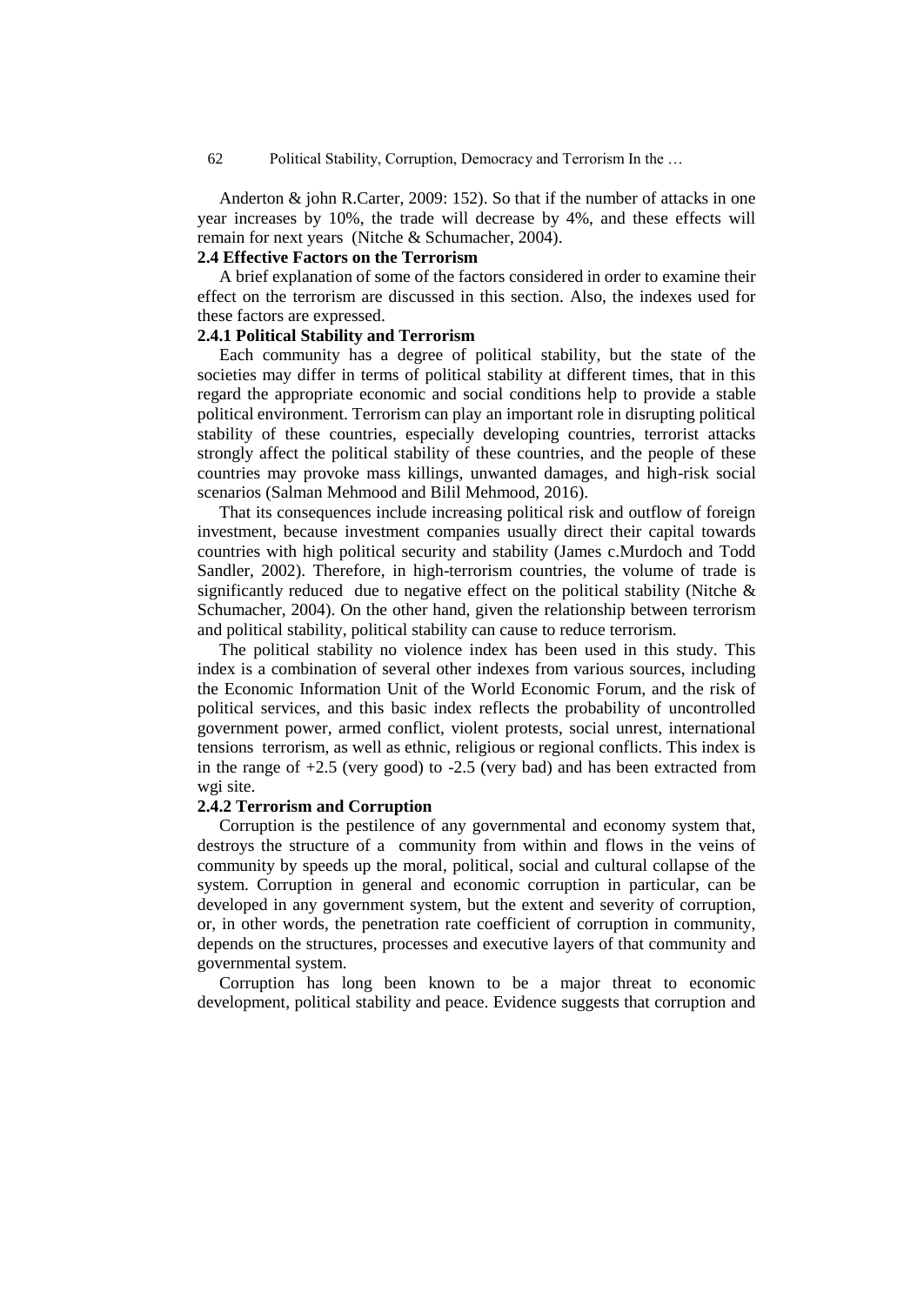terrorism are converging (Nahil Boussiga & Malek Ghdamsi, 2016). Combating corruption can thus reduce terrorism. It should be noted that corruption has indirect effects on government expenditures, including military expenditures, on investment expenditures, and this has a mutually exclusive effect on economic growth. Fighting corruption, in addition to have a positive direct effect, has indirect repercussions through reducing the negative military burden, for example, the agreement regional security that has a significant effect on economic growth (Giorgio d. Agostino, I. Paol Dunne & Luca Pieroni, 20 16).

In this study, a corruption controlling index is used which determines the understanding of how much public power is used for personal interests at both the small and large levels also how much government is also used for personal interests and the interests of the elite and in different countries is given a number between +2.5 (very good) and -2.5 (very bad) to it. Among the strengths of the macro indexes are the comparative nature of them, which can be used to compare the level of corruption in different countries. Macroeconomic indexes can create a social stimulus for the elaboration of anti-corruption programs, raising awareness of the public and increase their support for anti-corruption programs.

Also, studies have been conducted based on these indexes that indicate which variables are correlated with the level of corruption. This index has been extracted from the wgi site.

## **2.4.3 Democracy and Terrorism**

The term democracy has been driven from Greek Demokratia. This term has been consisted of two words, Demos meaning people and Kratein means governance. In this way, democracy means, in terms of words, the rule of the people over people. Democracy is a government that belongs to a collective decision-making process. In this government, representatives are elected by the majority of the people to rule them. The elected representatives of the people after long consultation and examination have approved the laws passed to the people's awareness, so that they are not covered by anyone, in order to implement freedom and equality in community.

(Andrew Jensen, 2017)

There are two perspectives about the relationship between terrorism and democracy:

(A) Democracy can restrain terrorism (Krueger & Malekova, 2003); if we want to see democracy in this dimension that it causes to reduced terrorism, then it can be said that political stability is directly related to democracy, in this sense that, democratic countries have a higher political stability, and in this way chance of insurrection and terrorist activity in democratic countries is reduced (Salman Mehmood & Bilil Mehmood, 2016, James A. Piazza, 2008, & Peter kurrildklitgaard, 2006). Since Choi, S. W., & James, P considers the reason for engaging in US military operations due to humanitarianism and protection from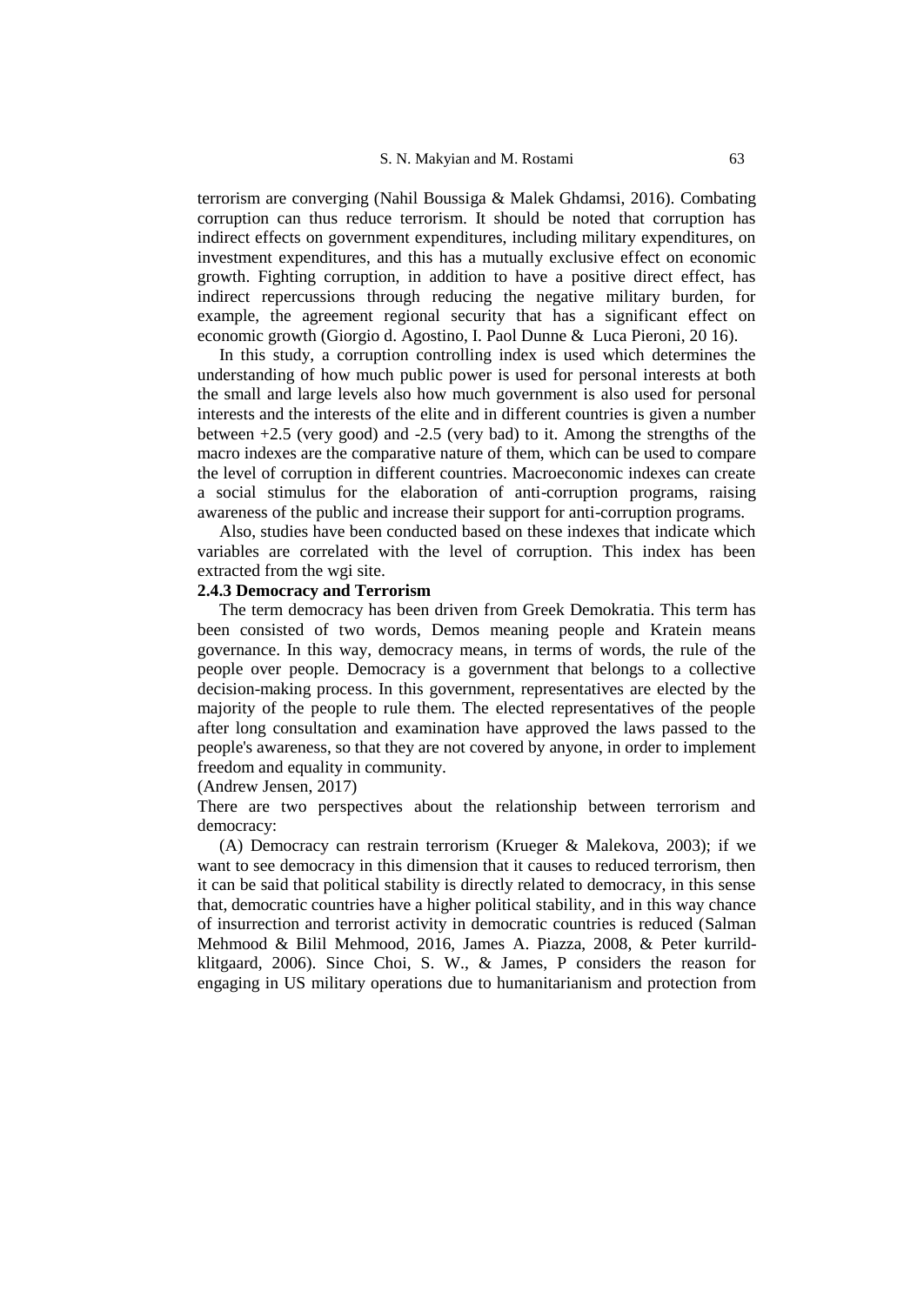human rights and not for their own security interests - promoting democracy or reducing terrorism (Choi, S. W., & James, P, 2014). It can also be noted that ethnic deprivations and limited political access can motivate the use of violence in ethnic groups, although this point can be expressed for tribal conflicts.

However, it is believed that the same logic applies to ethnic terrorism, and it is possible to reduce the amount of terrorist violence by implementing reforms and changes towards democracy, reducing discrimination and increasing the number of ethnic communities (Kristian skerde gleditsch & Sara M.T.Polo, 2016). The price system and economic freedoms allow a country by reallocating resources; can absorb the shocks resulting from terrorist attacks. It is necessary to say that large and diverse economies are more able to absorb shocks (Sandler, 2007: 852).

(B) Terrorism can also encourage terrorist measures and political violence; evidence suggests that terrorist groups are often found in democratic settings (William Embank & Leonand Weinberg, 2006). In fact, individual perception of politic and political systems is the decisive factor in supporting terrorism.

Considering that the perception of the attractiveness of democratic political strategies has inverse correlation to the level of support for terrorism. But in fact, it is decisive in terms of how much support for terrorism costs and what advantages have in the various periods, and this is contradictory. According to this fact that terrorism can be a possible choice for disappointed individuals to pursue political objectives (Mark litter, 2016).

Democracy and tyranny have different degrees, so that not all tyrannical countries are equally repressive, and not all democracies are equally stable and free (Oeobank, 2001), on the other hand,countries with a market economy and states than non-market economies and non-state democratic governments have a different response to terrorism (Anders, 2007: 852). As the emergence of a new democracy and weak democracy than tyranny often lead to more terrorist violence (Jensen, 2017). Kirild believes that in countries with a very low level of democracy or zero (tyranny) if democracy increases, terrorism increases. This issue can be seen in countries in the transition from tyranny to democracy.

Evidence also suggests that, for example, in Iraq and Afghanistan, which have moved from tyranny to democracy, have suffered at least in the short term, and domestic political violence has been increased in these countries (Peter kurrildklitgaard, 2006)

The index of right to voice and accountability has been used in this study, which measures the degree of participation of citizens of a country in the government's election. This index indicates issues such as political freedom rights of the press and social and political gatherings, which is remembered as Democracy Index, that is taken from wgi site and is classified in the range of  $+2.5$  (very good) to  $-2.5$  (very bad).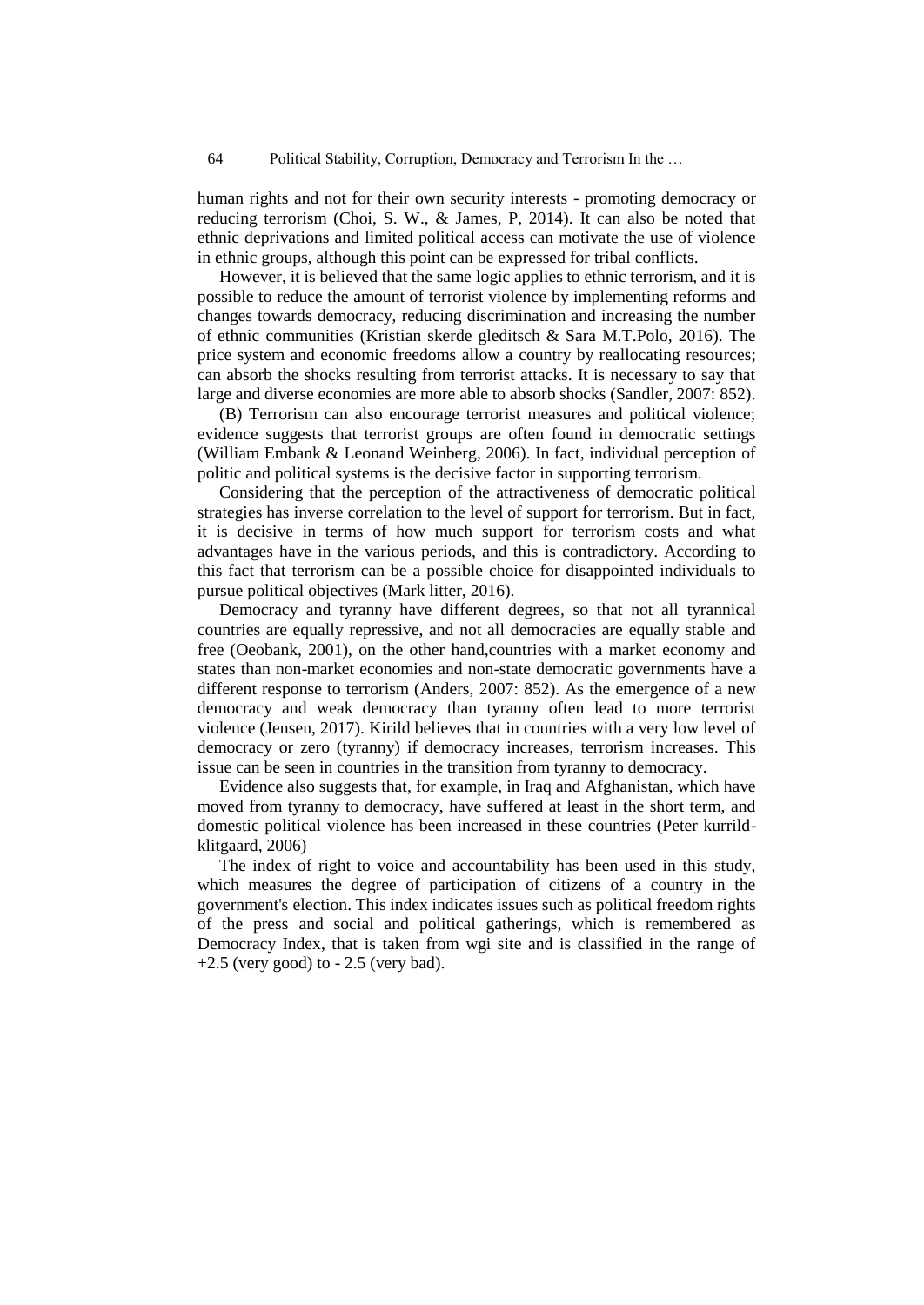#### **2.5 Reviewing the Backgrounds**

Mark litter (2017), concluded that how the attitude and understanding of politics of political systems will regulate the level of supporting for terrorism in a study entitled "Reforming Democracy and Terrorism: A Quantitative Analysis of Attitude toward Democratic Politics and Suporting of Terrorism in the UK," in response to the reason of controversial relationship of democracy with terrorism on British data.

Andrew jensen, 2017, concluded, despite the fact that the democracy is valuable strategy, democracy can not be considered as a solution to transnational terrorism in a paper entitled "Terrorism through Democracy? - Reviewing the Promotion of Democracy as a Security Basis," in a study to examine whether democracy through the means of combating terrorism on the two countries of authoritarian China and democratic India.

Faiz ur Rahman & Paolo Vanin (2017) concluded in a study entitled "The Risk of Terrorism and Democratic Preferences in Pakistan". There is an inverse relationship between the frequent presence of terrorist activities (mostly in the form of breath violence) and the level of support for democracy. Therefore, terrorism not only threatens individuals but also democratic institutions.

Salman Mehmood & Bilil Mehmood (2016) found in a study entitled "Terrorism as a deterrent to political stability in South Asia" in order to examine the relationship between terrorism and political stability over the period 1990- 2013. There is a negative relationship between political stability and terrorism in the long term. They, also, concluded that social, economic and democratic conditions have a positive effect on political stability.

Boussiga (2016) examines the relationship between corruption and terrorism in the long term in a study titled "Corruption-Tterrorism Relationship Using Panel Data", using two different criteria of corruption (corruption observation index and corruption controlling index) of 123 developed and developing countries in the period 2003-2014. He concluded that corruption and terrorism are converging with each other.

Bahar Araz- takay.k. Peren Arin & tologa Omay, (2009) examined the linear and nonlinear relationship between political conflicts and economic activities in a study entitled "Linear and Nonlinear Relationship between Terrorism and Economic Performance". The empirical evidence of both linear and nonlinear models emphasizes that terrorism has a significant negative effect on the entire economy and economic activity, especially during the recession.

James A. Piazza, (2008) in a study entitled "The Growth of Terrorism, Do Inefficient and Helpless States Promote Transnational Terrorism?". The study used time series data from 197 countries in the period 1973-2003. He found that inefficient countries will be more likely to host terrorist groups and their citizens are committing transnational attacks.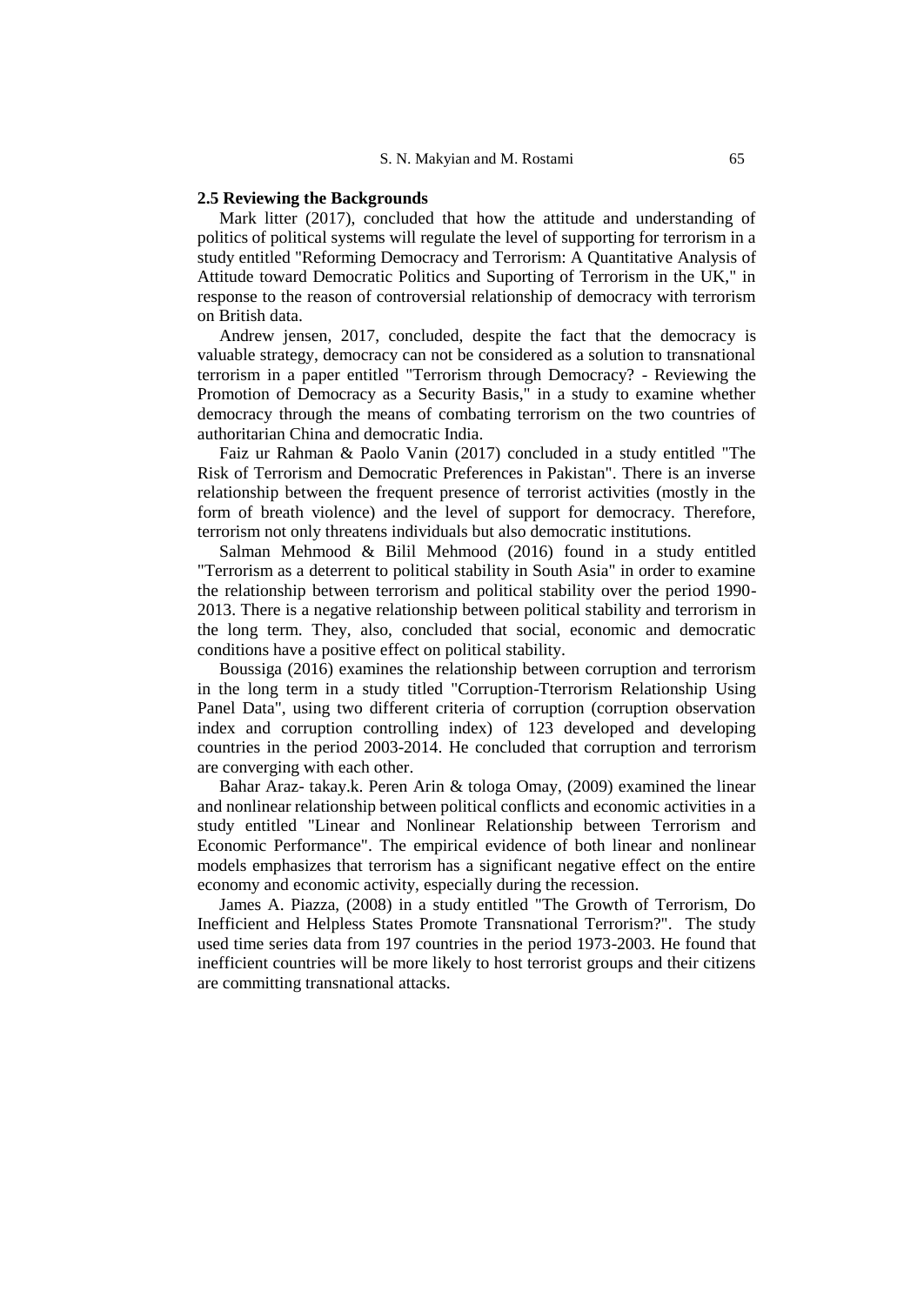Also, these countries are likely to be targeted by their multinational terrorists. Peter kurrild-klitgaard  $\&$  et al (2006), concluded that there is an inverse relationship between political rights and civil freedom and terrorism in a paper entitled International Political, Economic, Freedom , Democracy and International Political. They used a logistic model from 1996 to 2000.

Also, in examining the relationship between economic growth, education, income inequality and poverty, using a nonlinear model, found that income inequality in the community has a direct relationship with the absorption and production of terrorism. Researchers from the study also concluded that citizens of commercial-oriented countries are less attracted to terrorism.

James c.murdoch & Todd Sandler (2002), have examined the effects of the civil war on per capita income of a country and neighboring countries using the neoclassical growth model in a study entitled "Economic Growth and Civil War".

They conclude that the civil war has had a negative effect on the growth of per capita income in the country involved in the civil war and in neighboring countries. In addition, they found that civil war has a significant effect on shortterm growth.

#### **3 Data set and Method**

According to the above mentioned and the studies which have done so far, dependent variable of this study (number of terrorist attacks) is a kind of discrete and a numerical variable. Therefore, the assumption of the normalization of the function of the truth of this variable will result in incompatibility estimates of model coefficients. Therefore, the Poisson model, which will be described below, has been selected among different regression methods for these kinds of data, i.e.

the discrete data. The data of the research cover of countries; Iran, Iraq, Saudi Arabia, Syria, Oman, Qatar, Kuwait, Lebanon, Afghanistan, Egypt, Algeria, Libya, Tunes, Morocco, Turkey, United Arab Emirate and Yemen.

### **3.1 Poisson Distribution**

The random numerical variable such as y that its consequences are nonnegative integers is  $j = 0, 1, 2, \dots$  has Poisson distribution with Probability Mass Function is as follows

$$
Pr(y = j | \mu) = \frac{\mu^{j}}{j!} e^{-\mu}, \qquad j = 0, 1, 2
$$
 (1)

This function was introduced by S-D-Poisson (1837). The mathematical expected value of the above function is  $E(y) = \sum j Pr(y = j)$  $\mathbf{0}$ Pr  $E(y) = \sum_{j=0}^{\infty} j \Pr(y = j) = \mu$  $=\sum_{j=0}^{\infty} j \Pr(y=j) = \mu$ . Therefore, the parameter  $\mu$  can be considered as the mean of the above distribution. Similarly,

it can be shown that  $Var(y) = \mu$ . (Cameron, A. C., & P. K. Trivedi, 2005)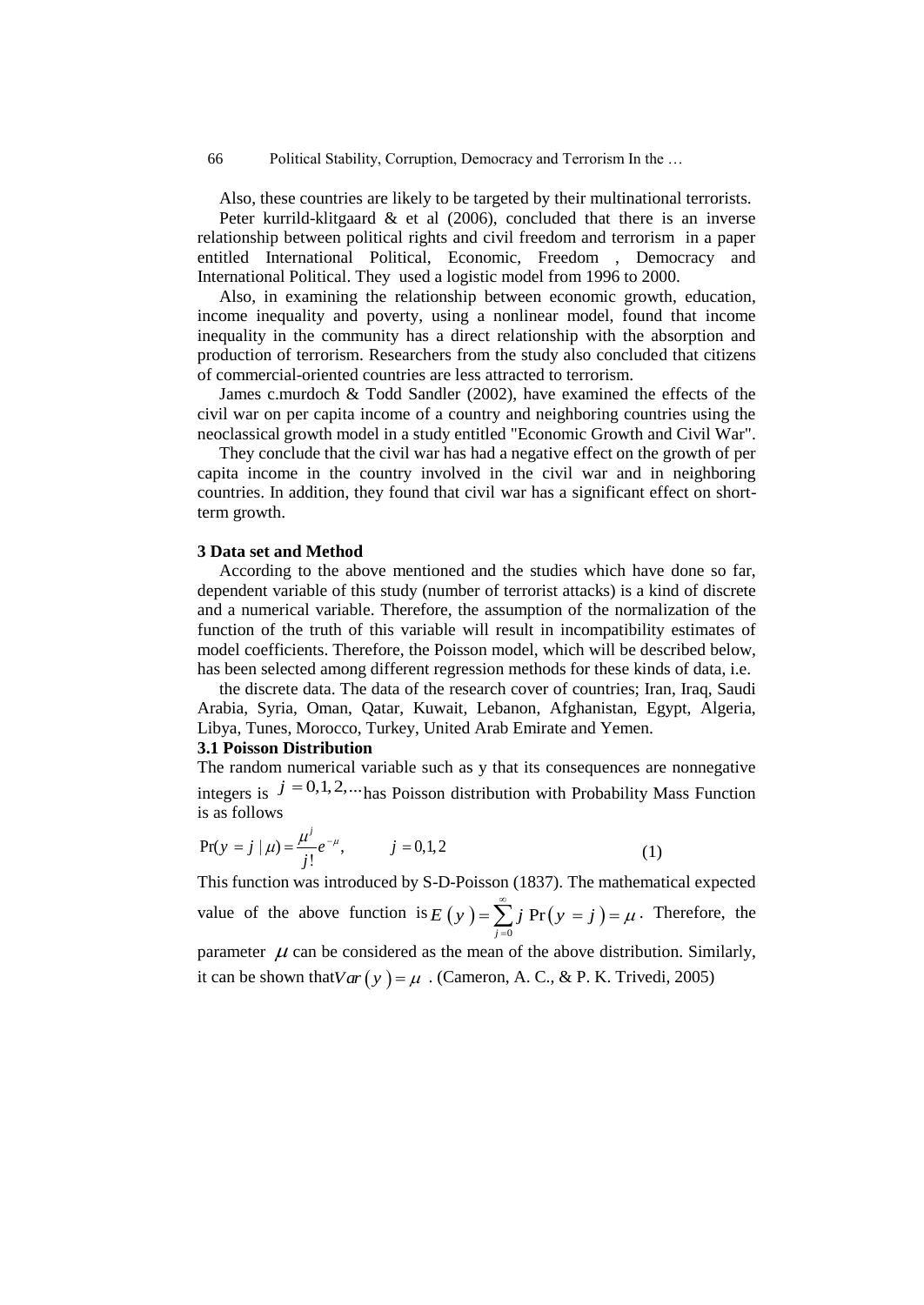## **3.2 The Concept of Poisson Regression**

In the Poisson regression, the objective is to explain the distribution of  $y_j$  or expected value of  $y_j$  for the specified attributes in the set of explanatory variables X. Assuming that the expected value  $y_j$  for  $X_j$  is as follows: (2)  $E(y_j | X_j) = e^{X'_j \beta}$ 

In which  $\beta$  to be the set of model's unknown parameters. The above assumption is positive only for generation of positive predictable values. More assumptions are needed to determine the probability of a consequence as  $Pr(y_j = j | X_j)$ .

The common assumption in the models containing the numerical data, according to the  $X_j$  explanatory variables, is that  $y_j$  variable has a Poisson distribution with Expected value  $\lambda_i = e^{X_i}$ d value  $\lambda_j = e^{X_j/\beta}$ . Therefore, the probability mass<br>  $\left(-\lambda_j\right)\lambda_j^y$   $y = 0, 1, 2$  (3)

function will be as follows:  
\n
$$
Pr(y_j = y | X_j) = \frac{exp(-\lambda_j)\lambda_j^y}{y!}, \qquad y = 0, 1, 2, ...
$$
\n(3)

Assuming the independence of the observations, the estimation of the coefficients  $\beta$  by using the Maximum-Likelihood method will be relatively straightforward:

The logarithm of likelihood function will be a proper sum of the probabilities logarithm and is interpreted as a function of  $\beta$ . If the Poisson distribution function to be correctly specified, and assuming that a random sample of  $x_j$  and  $y_j$ , the estimator of the coefficients  $\beta$  will be consistent and asymptotically efficient. It can also be proved that this estimator will be asymptotically normal.

The important problem of Poisson distribution is that the conditional variance  $y_j$  is equal to  $\lambda_j$  like its mean. This matter indicates that:

$$
Var(y_j | x_j) = exp(x'_j \beta)
$$

The above condition is known as Equi dispersion and essentially indicates an intrinsic limitation of Poisson distribution. This restriction and limitation is not established in many applications. However, in such situations, the consistent estimation of the conditional mean of the equation (1) is also possible. In fact, even when the distribution of the dependent variable is not Poisson, the Poisson regression model can also be used. This matter is due to the fact that the validity of the first-order conditions of the Maximum Likelihood problem is more general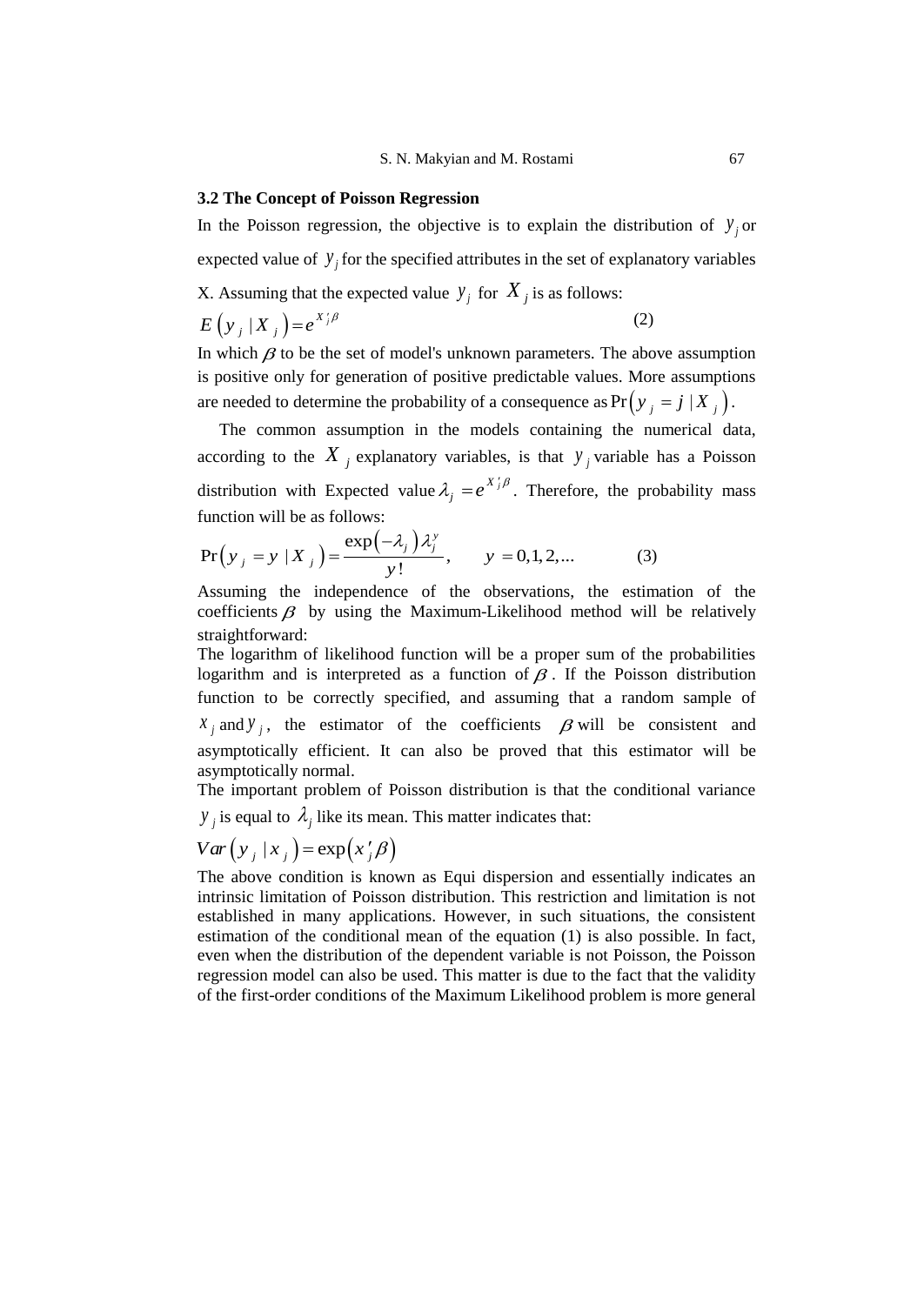than existence of dependent Poisson distribution. In these situations, we can estimate the compatibility of the parameters using the Quasi-Maximum Likelihood Estimation (QMLE) method. In this method, the parameters are estimated using usual Maximum Likelihood Estimation method, but the standard deviation of this method is calculated in modified manner. By assuming a random sample in the size of a function of Likelihood Estimation logarithm,

Poisson regression model will be as follows:  
\n
$$
\log L(\beta) = \sum_{j=1}^{N} \left[ -\lambda_j + y_j \log \lambda_j - \log y_j \right]
$$
\n
$$
= \sum_{j=1}^{N} \left[ -\exp\left(x'_j \beta\right) + y_j \left(x'_j \beta\right) - \log y_j \right]
$$
\n(4)

The first-order conditions that are obtained using the derivation of the above

equation will be as follows:  
\n
$$
\sum_{j=1}^{N} (y_j - \exp(x'_j \beta)) x_j = \sum_{j=1}^{N} \varepsilon_j x_j = 0
$$
\n(5)

The maximizing estimator of the equation (4) that is obtained from the first-order conditions (Equation (5)). In general, equation (1) will be consistent even with the non-compliance  $y_j$  of the Poisson distribution. The variance covariance

matrix obtained from the Maximum Likelihood method is generally as follows:  
\n
$$
Var_{MLE} = I(\beta)^{-1} = \left( E\left( exp\left(x'_j \beta\right)x_j x'_j \right) \right)^{-1}
$$
\n(6)

But the Matrix of the asymptotic covariance variance of the QMLE method will be as follows:

be as follows:  
\n
$$
Var_{QMLE} = I(\beta)^{-1} J(\beta) I(\beta)^{-1}
$$
\n(7)

That in it 
$$
J(\beta)
$$
 will be as follows:  
\n
$$
J(\beta) = E\left(\left[y_j - \exp(x'_j\beta)\right]^2 x_j x'_j\right) = E\left(\varepsilon_j^2 x_j x'_j\right)
$$
\n(8)

If the following equation is established, then in this case, the dispersion will be more than the mean, which is known as the excessive diffraction of the dispersion.

dispersion.  
\n
$$
Var(y_j | x_j) = E(\varepsilon_j^2 | x_j) > exp(x_j' \beta)
$$
\n(9)

In these situations, estimating the model by the QMLE method causes that the equations (7) and (8) to be more than the result obtained in equation(6).

Nevertheless, the weakness of the QMLE method is that it cannot obtain conditional probabilities such as equation (2). However, such an analysis could be made possible by imposing more assumptions on the model.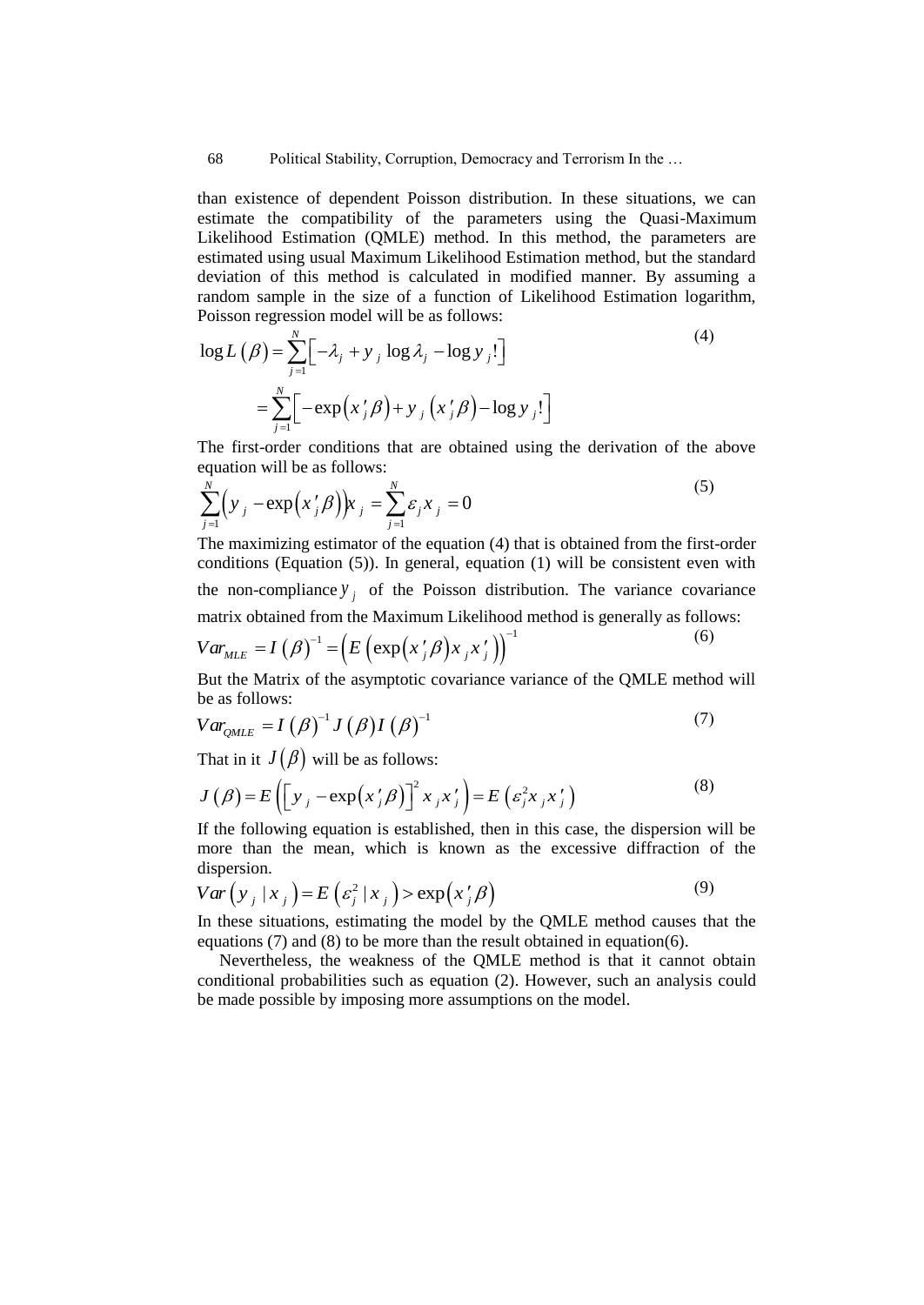## **4. Finding**

## **4.1 Descriptive Study of Research Data**

The dependent variable in this study is the number of terrorist attacks carried out in the Middle East. This is an numberial variable, so applying it to a normal regression model will result in inconsistent estimates. Based on this, statistical inference and generalization of the results will be associated with the problem.

According to the results of Table 1, the mean number of terrorist attacks taking place in the 17 Muslim countries of the Middle East and North Africa each year is equal to 94 terrorist attacks with a standard deviation of 376. In other words, it seems that the distribution of the number of terrorist attacks as a Poisson process (the process of data generating of terrorist attacks) is more than dispresion limit.

| Variable |         | Mean     | Std. Dev. | Min         | Max      | <b>Observations</b> |
|----------|---------|----------|-----------|-------------|----------|---------------------|
| Terror   | overall | 94.32773 | 376.0893  |             | 3925     | $N = 238$           |
|          | between |          | 103.1993  | 9.411765    | 376.2353 | $n = 14$            |
|          | within  |          | 362.6459  | $-281.9076$ | 3643.092 | $T=17$              |

**Table 1: Descriptive Study of Dependent Variable**

The issue of excessive dispersion reflects the heterogeneity and disproportionate among countries. In other words, the rate of terrorist attacks is a function of the special structures of these countries.

Table 2 indicates the probability of transmitting the number of terrorist attacks. Based on descriptive findings, as terrorist attack is not taken place in any country from the sample countries (Muslim countries of the Middle East) for one certain year, likely to 51.5% when the next year there will not be terrorist attack .

Therefore, the probability of at least one terrorist attack for the next year will be more than 48% (the sum of 7.07+9.09+3.03+29.29). Also, if in a certain year in a country , 4 or more than four terrorist attacks takes place, the probability of at least one terrorist attack for the next year will be about 67% (sum of 12.82+11.54+2.56+39.74). If terrorist attack is not taken place in a country in the certain year less than 30%, is likely to occur more than four terrorist attacks next year (first row and last column). Therefore, the results indicate a serious threat of terrorist attacks in this set of countries, so that if the number of these attacks increases to four or more than four terrorist attacks, the probability of controlling these attacks are greatly reduced.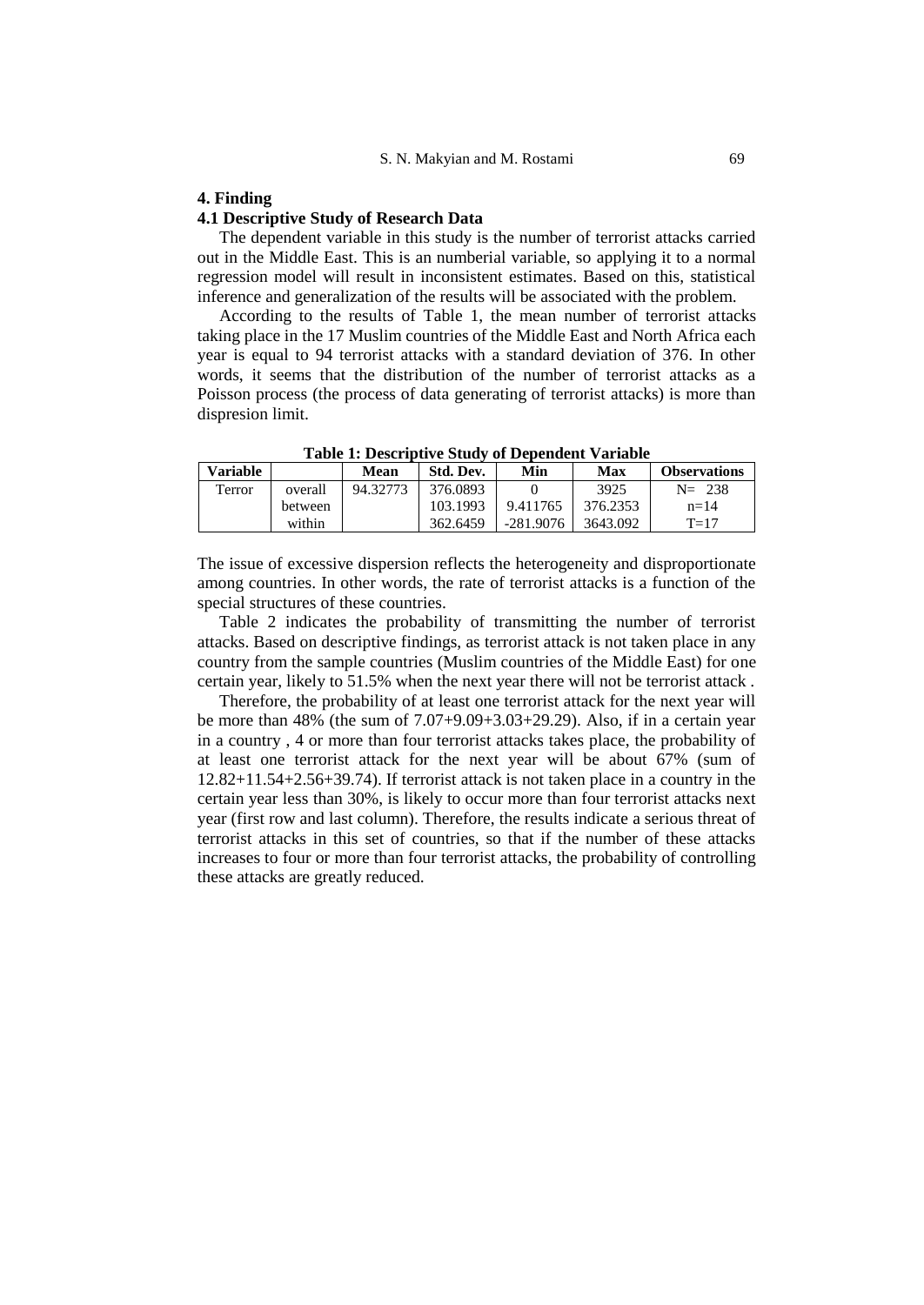| <b>Numbur of Terrorism</b><br>Attack in $t$ | Numbur of Terrorism Attack in $_{t+1}$ |       |       |      |       |        |  |
|---------------------------------------------|----------------------------------------|-------|-------|------|-------|--------|--|
|                                             |                                        |       |       |      |       |        |  |
| $\theta$                                    | 51.52                                  | 7.07  | 9.09  | 3.03 | 29.29 | 100.00 |  |
|                                             | 50.00                                  | 9.09  | 4.55  | 0.00 | 36.36 | 100.00 |  |
| 2                                           | 45.00                                  | 10.00 | 5.00  | 0.00 | 40.00 | 100.00 |  |
|                                             | 60.00                                  | 20.00 | 0.00  | 0.00 | 20.00 | 100.00 |  |
|                                             | 33.33                                  | 12.82 | 11.54 | 2.56 | 39.74 | 100.00 |  |
| Total                                       | 44.64                                  | 9.82  | 8.93  | 2.23 | 34.38 | 100.00 |  |

**Table 2: Examining Transmission Probability (Markov Matrix)**

Diagram 1 indicates that the number of terrorist attacks will be increased from 2011 onwards (the Arab Spring). So that, the number of these attacks will be increased dramaticly in 2013 and 2014. In Iraq (code 5), the starting point for the terrorist attacks rate in 2003 is the same time as the United States-led coalition countires (it has been identified in black in the diagram). According to the diagram, it is obvious that the highest number of terrorist attacks have been taken place in Iraq, so that almost the number of terrorist attacks in Iraq in 2006 is more than the number of terrorist attacks in Libya (code 9) since the start of the Arab Spring and the Civil War in this country until 2014.



**Graph 1: The Volume of Terrorist Operations in Five Time Periods for Different Countries**

As it is expected, Libya, Yemen and Syria (the countries involved in the Civil War) have the largest number of terrorist attacks after the Iraqi state. Table 3 indicates the general mean (global mean) political stability, corruption, and Democracy Index. As the results show, the general level of these three indexes is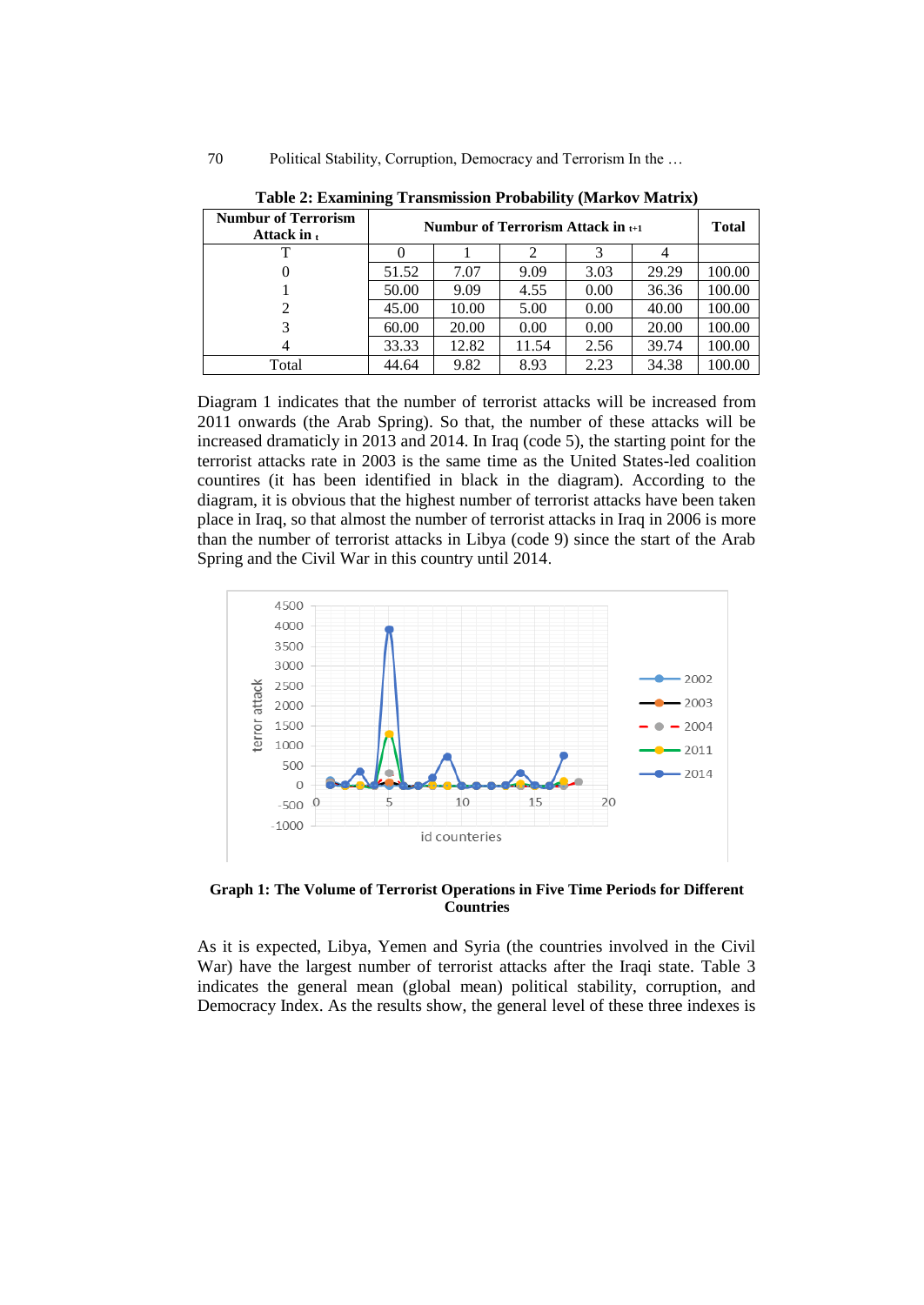highly inappropriate for surveyed countries. According to the results of this table, the mean of standard deviation of the Democracy Index among the member states (std. Between) is about 8%, which indicates the similarity of these countries in this index. However, the standard deviation of this index changes over the years 2001-2014 (std.Within) is 43.7%, that indicates relatively large changes of this index for each country.

| Varaiable              |         | Mean         | Std. dev. | Min         | <b>Max</b>   | <b>Observations</b>   |
|------------------------|---------|--------------|-----------|-------------|--------------|-----------------------|
| Demo                   | overall | $-1.032562$  | 0.4438655 | $-2.04012$  | 0.028048     | $238 = N$             |
|                        | between |              | 0.0780013 | $-1.114912$ | $-0.8722727$ | $14=$<br>n            |
|                        | within  |              | 0.4374278 | $-2.18337$  | 0.0478389    | $17 =$<br>T           |
| Politi $\sim_y$        | overall | $-.05100998$ | 1.030136  | $-3.18471$  | 1.21054      | $238 = N$             |
|                        | between |              | 0.2651184 | -9.449789   | $-1602186$   | $14 =$<br>$\mathbf n$ |
|                        | within  |              | 0.9978167 | $-3.342215$ | 1.606554     | $17=$<br>Т            |
| $\text{correp} \sim n$ | overall | $-.0231362$  | 0.7838718 | $-1.6099$   | 1.72286      | $238 = N$             |
|                        | between |              | 0.1011116 | $-3751224$  | $-.0093649$  | $14=$<br>$\mathbf n$  |
|                        | within  |              | 0.7374556 | $-1.653991$ | 1.722309     | $17 =$                |

**Table 3: Descriptive Statistics of Research Explanatory Data**

Diagram 2 indicates these results in graphical and diagram form. In addition, diagram 2 shows that how the status of this index has changed over time in each mentioned country. For example, in the case of Iraq, the status of this index in 2014 has been much better than in 2002 (the last year of Saddam Hossein's rule).

But in a country like Syria in 2014, it is much worse than in 2002 and slightly better than in 2011.



**Graph 2: Democracy Index for Selected Countries 2000-2014**

In the case of two indexes of political stability and corruption controlling, on average, the selected countries do not have a appropriate status based on existing data. As the results of Table 3 indicate, the global mean of these two indexes is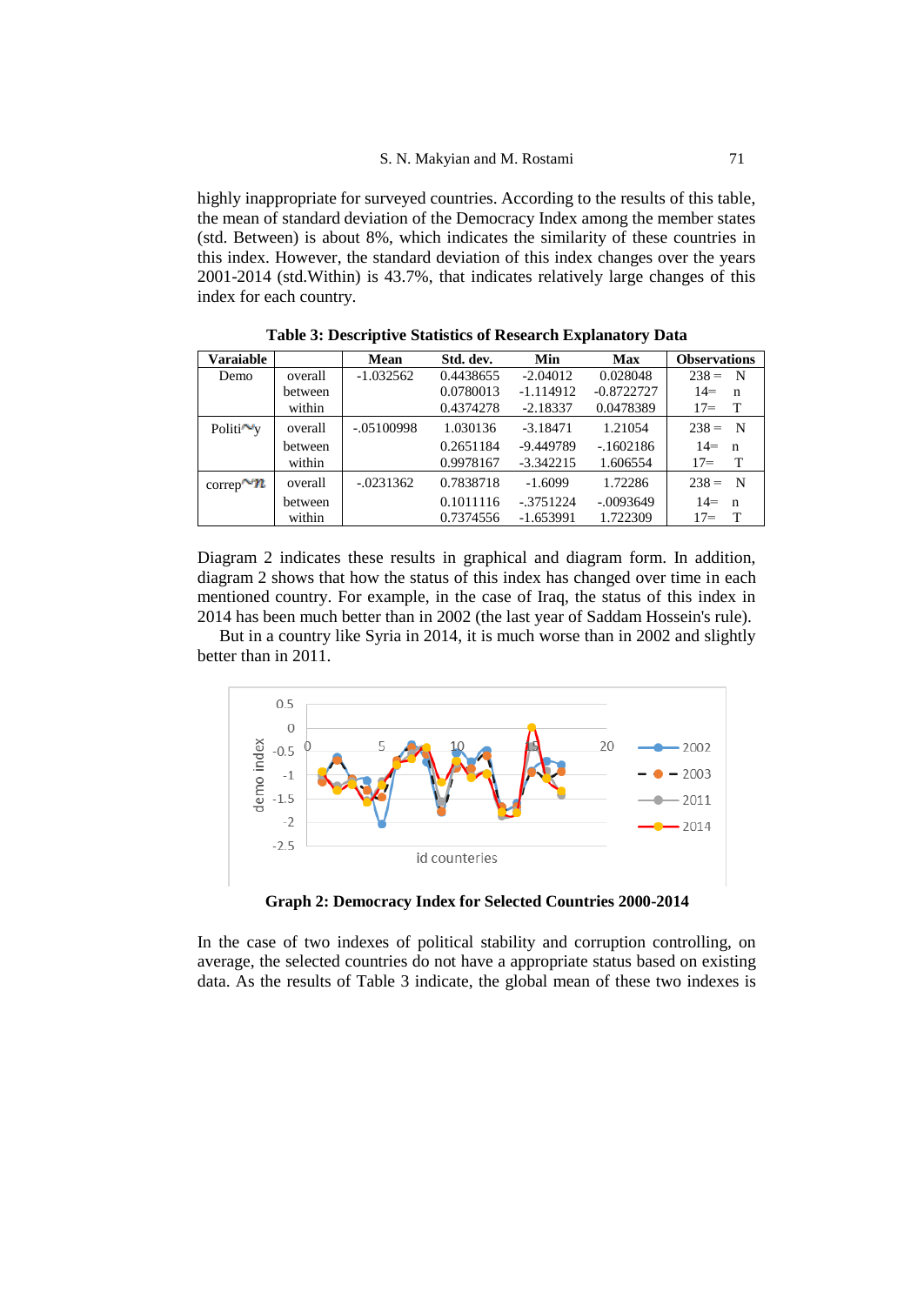both negative. In addition, the difference between the countries relative to the global mean (std.Between) is relatively low for both indexes. This matter indicates the similarity of these countries with these indexes. Also, over time, these indexes are relatively high in countries (std.Within). Diagrams 3 and 4 indicate the changes in these indexes for selected countries over the four periods (that has been shown on the diagram). According to diagram 3, the level of corruption index for the Iraqi government from 2002 to 2014 has not changed significantly, but the level of corruption in this period had been steadily worsening. In the case of Iran, there is a significant difference between 2002 and 2011 in this index, but in 2014, an improvement of nearly 50% is observed in this index in 2011. Information from other countries can be also seen on the diagram.



**Graph 3: The Correction Index of Selected Countries for 4 Time Periods**

Diagram 4 indicates the political stability index of the selected countries over the four periods identified on the diagram. According to the results, the Iraqi political stability reached its lowest level after the occupation of the country by the United States. Also, in 2014, at the same time as the terrorist attacks of the Islamic State of Levant and Iraq (ISIL; DAESH), the level of this index again reached its lowest level. Based on the data available in 2002 and 2003, the Libyan state was in a good position for political stability, but in 2011, at the same time as the Arab Spring, the level of this index has decreased and reached its lowest level in 2014.

Iran had seen a drop in the level of political stability since 2002 and in 2003, but in 2014 the rate of this index had been accompanied by a significant increase. According to the information of this diagram, Syria has the lowest political stability since 2011, due to the civil war.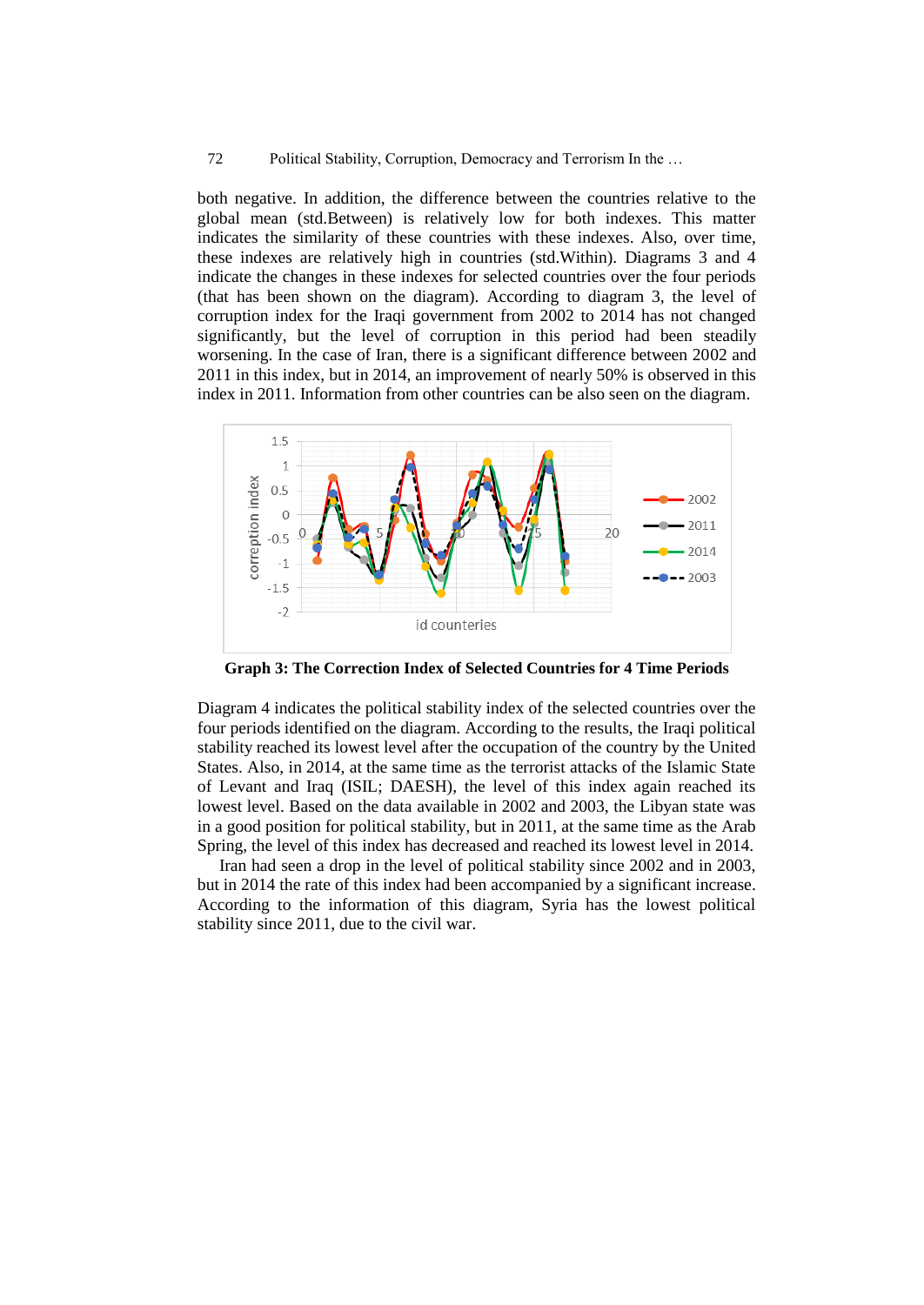

**Graph 4: Political Stability Index for Selected Countries for 4 Periods**

Ultimately, as it was said in the analysis the excessive dispersion distribution of terrorist attack numbers, the reason for this matter is the heterogeneity of countries. Therfore, using panel data in inferential analyzes has the advantage that these heterogeneous effects can be entered in the form of static or random effects in the model and, accordingly, presented more precise generalization of the results.

## **4.2 Introducing an Inferential Model:Excessive Dispersion Test**

This assumption that the rate of terrorist operations in the set of selected countries is the same is unrealistic. For this reason, we use an Excessive Dispersion Test to examine in inferential manner the equation Dispersion rest to examine in interential manner the equation  $Var(terror | X) > E(terror | X)$ . For this purpose, the zero hypothesis is considered as follows:

considered as follows:<br>  $H_0$  :Var (terror  $\mid$  X) = E (terror  $\mid$  X)

The results of this test (Table 4) indicate that the rate of terrorist operations in the selected countries is not the same and inconsistent and un-uniform.

| Variable           | Coef     | Std. Err.                         |       | $ p> t $ [95% Conf. Interval] |          |
|--------------------|----------|-----------------------------------|-------|-------------------------------|----------|
| Mean<br>Estimation | 1.296645 | $\mid 0.2443492 / \mid 5.31 \mid$ | 0.000 | 0.8151165                     | 1.778174 |

**Table 4**: **Excessive Dispersion Test**

One of the features of Excessive Dispersion is that the frequency of small values and large values which are relatively high. The distribution of terrorist attacks (Diagram 4) indicates that less than 14 attacks per year had been taken place for these countries, which is close to 76%. Also, diagram indicates that the happening of 182 and more terrorist attacks is about 1% for a year. Thus,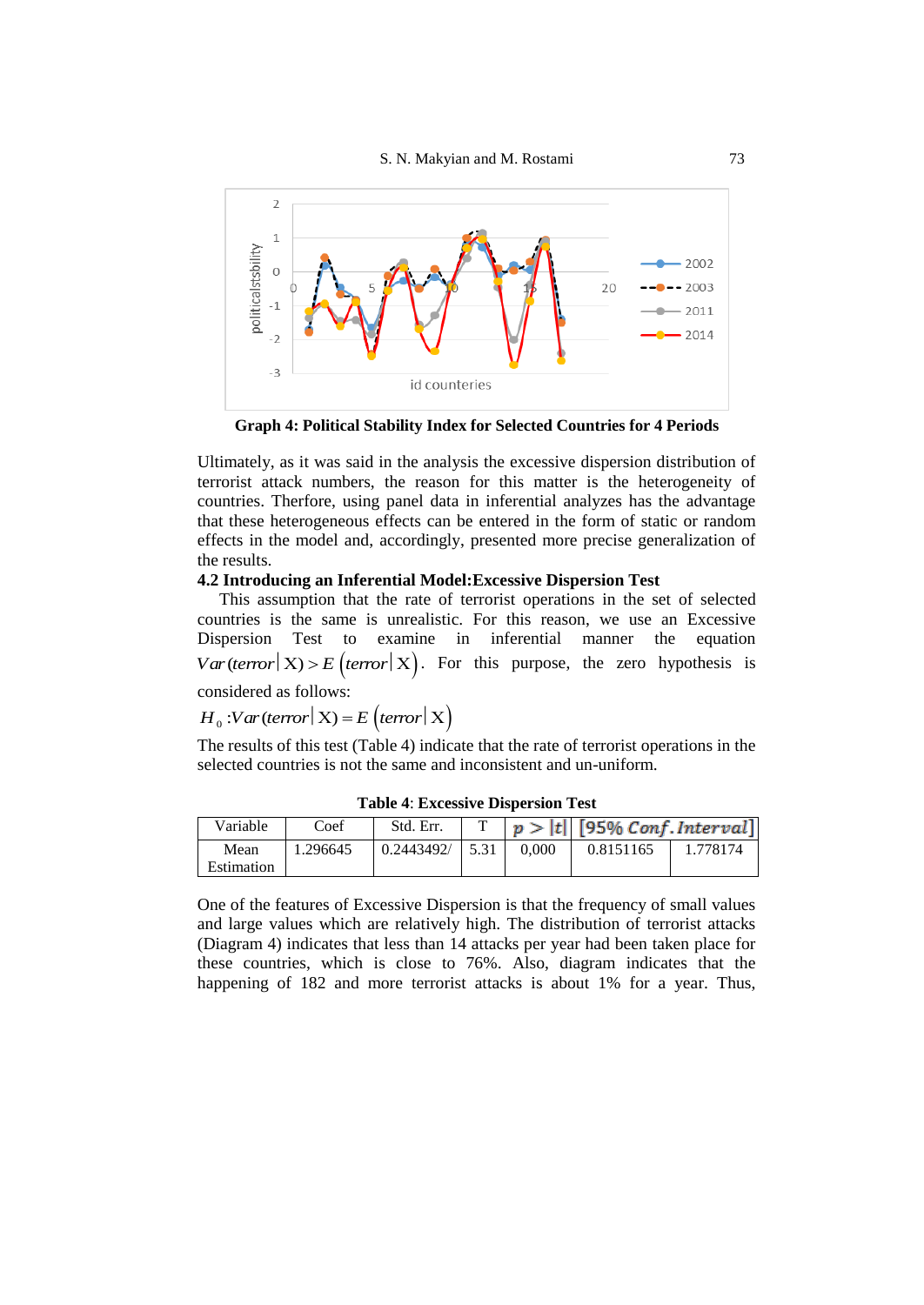Excessive Dispersion property is a major feature of the distribution of terrorist attacks in these countries. This means that the specific structures of each country (such as ethnicity, religion, general culture, etc.) are also effective on the distribution of the terrorist attacks number.



**Graph 5**: **Frequency of Terrorist Attacks Per Year**

In general, the Excessive Dispersion, as was shown by Greenwood and Yoll (1920), can be due to the concept of contagion. The contagion happens at the time that units (in this study, countries) with certain sets of explanatory variables first to have the same occurrence rate, but this rate also changes when the event occurs. Therefore, it can be said that the Excessive Dispersion of terrorist activities in selected countries of this study is due to the success of the initial terrorist operations in a certain country, which will change the rate of future operations.

## **4.2.1The Estimating the Model and Interpreting the Results:**

A Model for Reviewing General Equations is as Follows: It is expected that in the long term the following equations will exist between the explanatory variables and the dependent variable. The following model is used in order to variables:

$$
error_{it} = g (polarical stability, corruption controlling, democracy)
$$

examine the long-term relationships between terrorism and the above explanatory variables:

\n**terror**<sub>it</sub> = 
$$
g
$$
 (*polarical stability*, *corruption controlling*, *democracy*)

\n $g'_x = \frac{\partial \text{terror}_{it}}{\partial X} < 0; \quad X = \{\text{corruption con.}, \text{politicalstability}, \text{democracy}\}$ 

\n
$$
\Pr(\text{terror}_i | X_i) = \frac{\exp(\lambda) \lambda^{\text{terror}_i}}{\text{terror}_i!}
$$
\n(10)

\n $\lambda = E \left( \text{terror}_i | X_i \right) = \exp(X_i \beta)$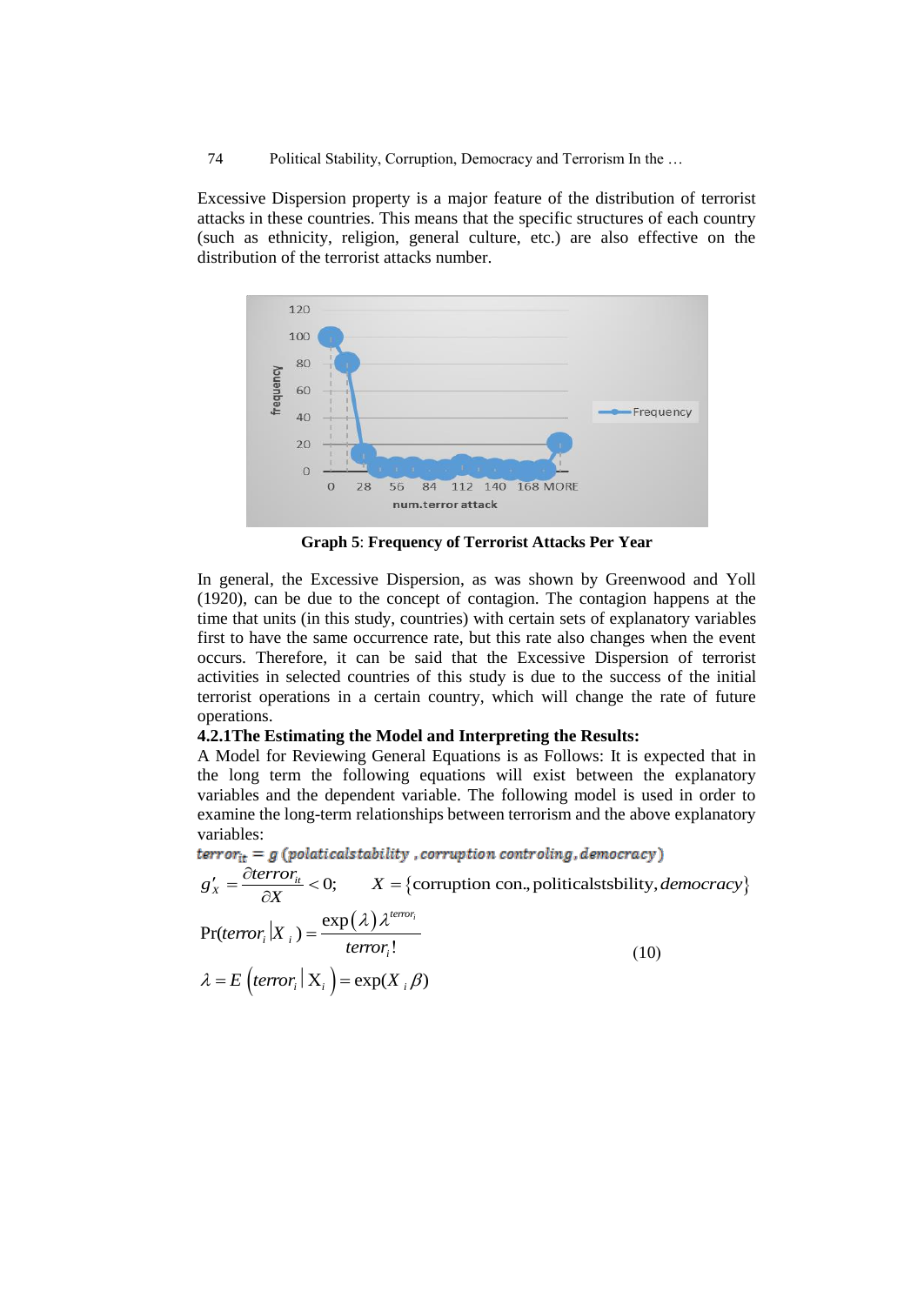Equation 1 states that the mean number of terrorist operations occurred in an assumed country i  $(\lambda)$  is a function of the explanatory variables of the vector X (distribution of terrorist attacks is a function of the vector of variables X). The results of the estimation of this equation, which is obtained using the Conventional Maximum-likelihood method, have been shown in Table 5:

| terror                     | Coef.       | Robust Std. Err. |         | 'n    |  |  |  |
|----------------------------|-------------|------------------|---------|-------|--|--|--|
| <b>Political Stability</b> | $-1.73013$  | 0.4958052        | $-2.16$ | 0.030 |  |  |  |
| Corruption Con.            | $-2.308883$ | .08788505        | $-2.63$ | 0.009 |  |  |  |
| Democracy                  | 1.182423    | 0.7108699        | 1.66    | 0096  |  |  |  |
| cons.                      | 2.197922    | 1.125436         | 1.95    | 0.051 |  |  |  |

**Table 5: Long-term Relationship**

Based on the above results, the 95% confidence level of political stability and corruption controlling in the long term have a negative effect on terrorism, but democracy does not have a significant effect on terrorism. The sign of democracy variable is opposite to expectated number of terrorist attacks. Since in some selected countries (Iraq and Libya) the promotion of democracy index had been accompanied by the political in-stability of these countries due to the civil war and military invasion from the outside. However, while the stablity of the government is not exist, the democracy has not benefited for the population.

Results also indicate that political instability and corruption are factors that affect the size of terrorist operations in the long term, so that, affecting the decreasing effect on democracy. In order to interpret the effect of an increase in political stability and corruption controlling, this study used the percentage analysis method which its results have been shown in Table 6.

it appears that an increase in the political stability index decreases the number of terrorist attacks with a factor of 1.07. Also, an increase in the corruption control will reduce the number of terrorist attacks in the long term with a factor of 2.3.

| terror          |            |          | n><br>Ιz |        | $e^{\Lambda}$ bStdx | <b>SDofX</b> |
|-----------------|------------|----------|----------|--------|---------------------|--------------|
| Poltitical St.  | $-1.07301$ | $-2.164$ | 0.030    | 0.3420 | 0.3311              | 0.301        |
| Correption Con. | $-2.30888$ | $-2.627$ | 0.009    | 0.0994 | 0.1795              | 0.7439       |

**Table 6: Analysis of the Change of Effective Factors on the Terrorism**

## **4.2.2 Fixed Effects Test (Short-term Compatibility Estimate) and Random Effects (Short- and Long-term Combined and Efficient Effects)**

Based on the results of the above table, the zero hypothesis (lack of systematic difference) is not rejected in the coefficients, and therefore, the use of the REP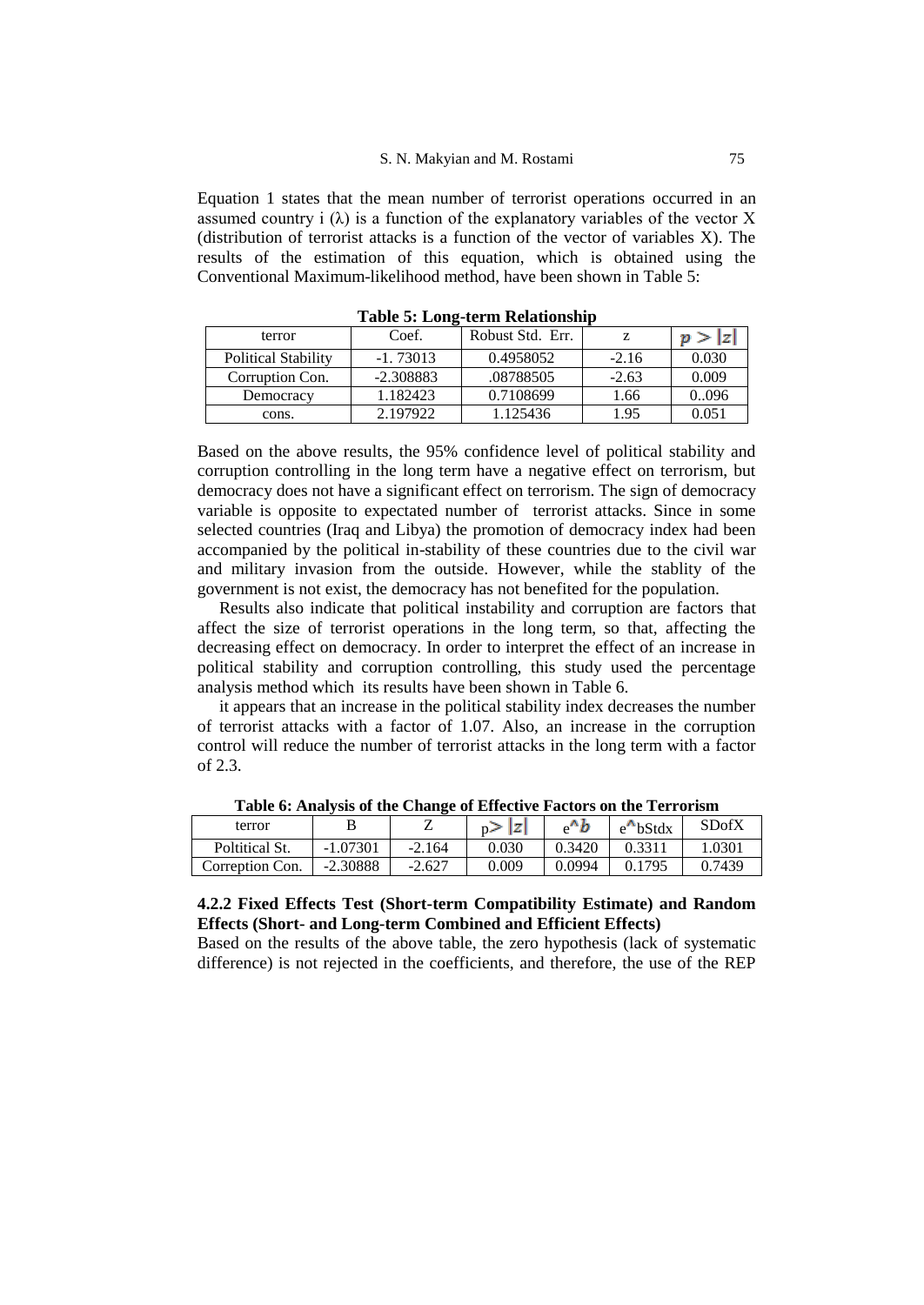(Random Effect Poison) method will provide compatibility estimations but efficient performance compared to FEP (Fixed Effect Poison) model.

| Statistic Value $\chi^2(4)$ | p-value | <b>Test Hypothesis Result</b> |
|-----------------------------|---------|-------------------------------|
|                             | ารว     | Lack of Reject the Hypothesis |

**Table 7: Short and Long-term Combined Effect**

The fixed effects method is used to estimate short-run effects of above explanatory variables for terrorist operations, because in this method, the only estimation method is used in the within time series of the data (Peter Kennedy (2008),). However, since the Hausman test does not reject the suitability of the method of random effects versus fixed effects, we use a Hybrid Model to estimate the efficiency of the model (10), which combines short-term and longterm effects. In this method, it is assumed that the parameter  $\alpha_i$  is the random parameter in which the disproportionate between the countries that have been gathered in the parameter. In this case, equation (10) is written as follows: ameter in which the disproportionate between the countries hered in the parameter. In this case, equation (10) is written as  $E\left(terror_{it} | \alpha_i, X_{it}\right) = \exp(\gamma_i + X_{it} \beta) = \alpha_i \exp(X_{it} \beta)$ 

$$
E\left(\text{terror}_{i} | \alpha_{i}, X_{i} \right) = \exp(\gamma_{i} + X_{i} \beta) = \alpha_{i} \exp(X_{i} \beta) \tag{11}
$$

The Poisson standard estimator assumes with random effects that the distribution

$$
\alpha_i \text{ of a Gamma Distribution which is as follows:}
$$
\n
$$
f(\alpha_i; \xi) = \begin{cases} \frac{\xi e^{-\xi \alpha_i} \left(\xi \alpha_i\right)^{\xi - 1}}{\Gamma(\xi)} & \alpha_i \ge 0\\ 0 & \alpha_i < 0 \end{cases}
$$

This method simplifies the assumption of calculations of the model (11), as it has been proposed in Alison (2009). The main differcet between the model RE and the Pooled method is assumed that there is no serial corrlation. The results of the estimation of equation (11) by the random effects method have been shown in Table (8):

**Table 8:The Combained (Long-term and Short Term Combination) Relationship**

| terror                    | Observed Coef. | Bootstrip Std. err. | Z       | z     |
|---------------------------|----------------|---------------------|---------|-------|
| Corruption Con.           | $-1.818077$    | 0.588649            | $-2.10$ | 0.036 |
| Politicial St.            | $-1.447321$    | 0.2284517           | $-3.20$ | 0.001 |
| Demo.                     | $-1.142704$    | 0.5321686           | 6.12    | 0.000 |
| Cons.                     | 1.78659        | 0.4313944           | 4.54    | 0.000 |
| lnalpha                   | $-1.048096$    | 0.4593968           |         |       |
| Alpha                     | 0.3506046      | 0.9371145           |         |       |
| LR test of alpha= $\cdot$ |                | 0.506543            |         |       |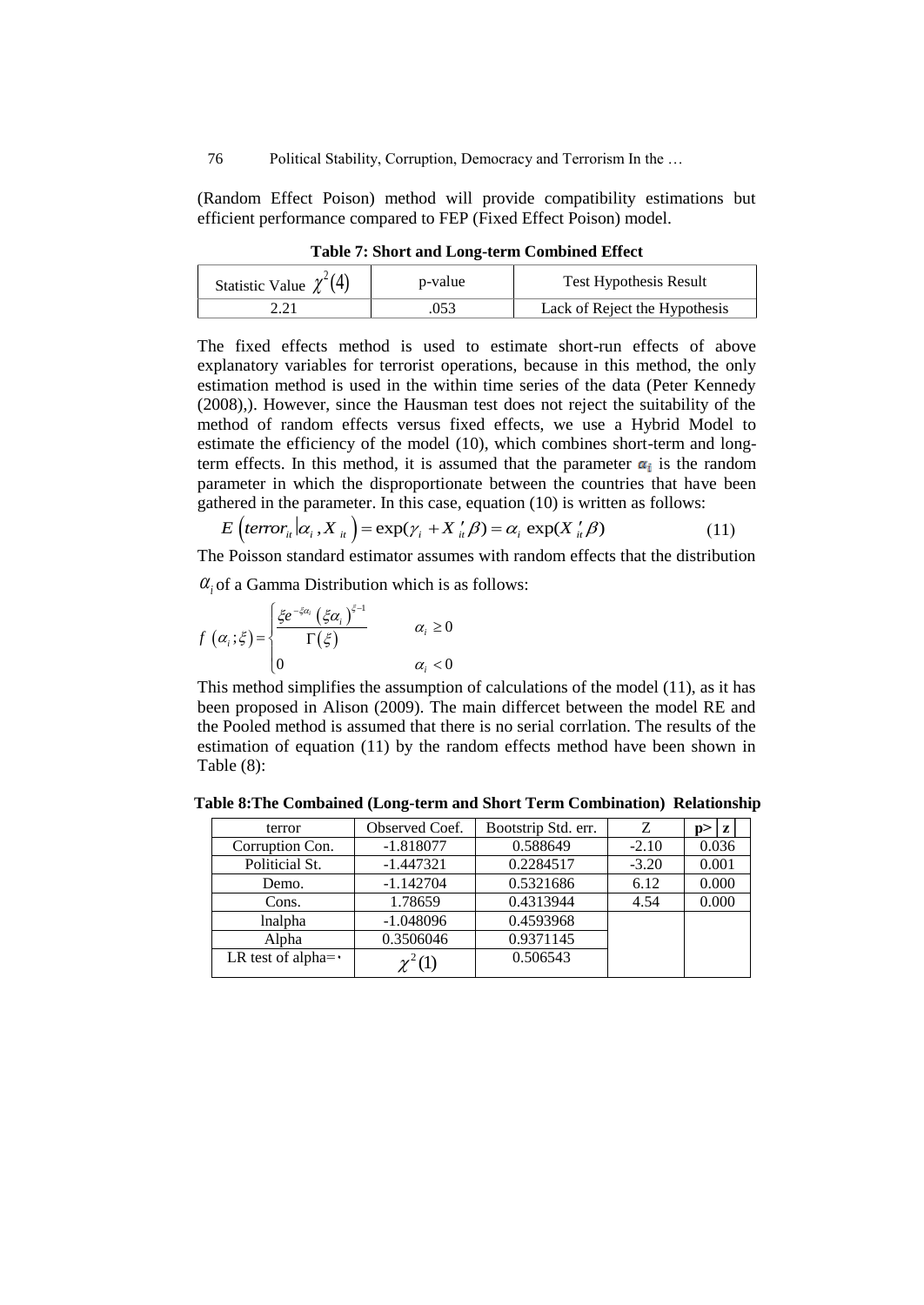There is also an inverse relationship between the number of terrorist attacks with corruption control and political stability based on the above results. In the case of long-term combined aggregate proportions effects aginst short-term, democracy has a positive and significant effect on the number of terrorist attacks in selected countries in this study.

## **4.2.3 The Short-term Effect of Political Stability, Corruption and Democracy on Terrorist Attacks**

The fixed effects method is used to estimate the short-term effects of the above explanatory variables and terrorist operations. This method, the best estimation which can be used in the time series of the data (Kennedy, 2008). The fixed effects model assumes that the disjunctions and disproportionate between countries that have been collected in the  $\alpha_i$  parameter which is correlated with the vector of explanatory variables. *X* = (*politicalstability* , *correption* , *democracy X* = (*politicalstability* , *correption* , *democracy* 

# $($  politicalstability , correption , democracy $)^{'}$

In this case, equation (11) is written as follows:

$$
= (pontcastationity,correpton,demotency)is case, equation (11) is written as follows:
$$
E\left( \text{terror}_{i} | \alpha_{i}, X_{i} \right) = \exp(\gamma_{i} + X_{i}^{\prime} \beta) = \alpha_{i} \exp(X_{i}^{\prime} \beta) \tag{12}
$$
$$

The conditional maximum likelihood is used to estimate the equation (12), that the first parameter  $\alpha_i$  will be deleted in equation (12) and will be estimated using the data within for obtaining the short-term effects of the model. The results of the estimation of equation (12) have been shown in the fixed effect method in Table (7):

| Terror         | Observed.   | <b>B</b> ootstrap |         | p >  z |
|----------------|-------------|-------------------|---------|--------|
|                | Coef.       | Std.err.          |         |        |
| Political St.  | $-1.447454$ | 0.4518489         | $-3.20$ | 0.001  |
| Corruption Co. | $-1.817611$ | 0.8651558         | $-2.10$ | 0.036  |
| Demo.          | 1.142266    | 0.7267433         | 6.12    | 0.000  |

**Table 9: Short-term Relationship**

There is an inverse relationship between the number of terrorist attacks with political stability and the control of corruption in the short term, but democracy in the short term has a positive and significant effect on the number of terrorist attacks in the selected countries.

## **5. Conclusion**

Terrorism means "the use or threat of using violence or force by local individuals or groups against civilians to achieve a political or social objective by scaring the large number of people who are involved in this flow." Today, many academic researches have been conducted on the issue of terrorism considering the importance of violence. This study seeks to identify the factors that affect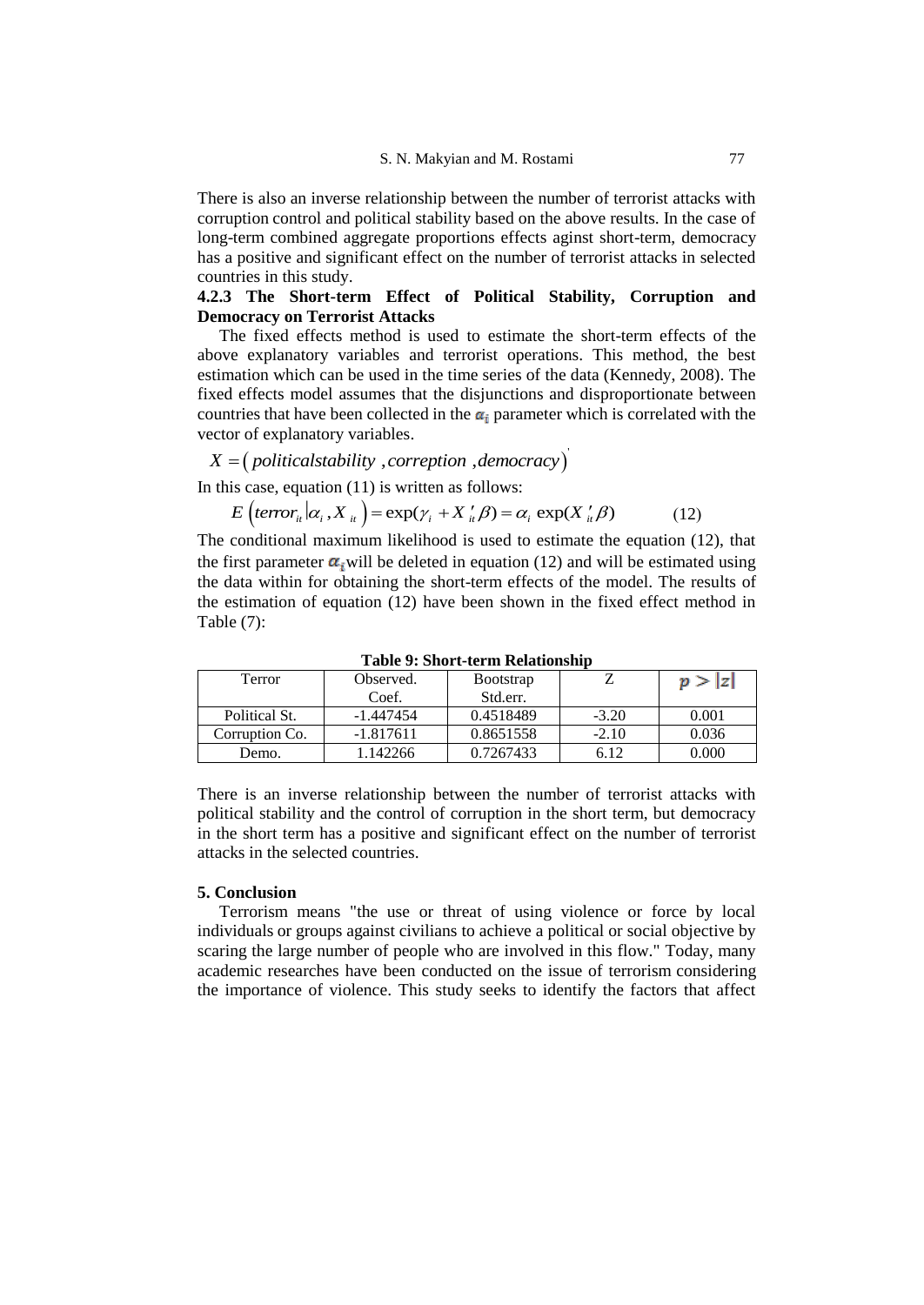terrorism in the short and long term. An analysis has been conducted on data from 17 Muslim countries in Middle East and North Africa region. The research uses the modified Poisson method and the dependent variable is the number of terrorist attacks, and independent variables include political stability, corruption and democracy. The short-term results indicate that there is an inverse relationship between the number of terrorist attacks with political stability and corruption, but democracy has a positive and significant effect on the number of it in the selected countries. Results also indicate the political stability and corruption controlling reduceses terrorism attacks in the long term, however the effect of democracy is meaningless and in-significant.

Previous studies emphasize on the negative relationship between political stability and terrorism in the long term, and the results of this study confirm the negative relationship both in the short and long term. Boussiga (2016) also believes that corruption and terrorism are convergence. The results of this study also confirm the hypothesis by expressing a negative relationship between corruption controlling and terrorism in the long term. Another important factor is democracy. In this regard, there are two perspectives: either democracy can reduce terrorism or can contribute to the spread of terrorism. The results of this study indicate that in the long term, democracy has no significant effect on the increase of terrorist attacks, but has a positive effect in the short term. Indeed, this study confirms Andrew Jensen's findings that democracy can not be a way to struggle with terrorism. This is because of the fact that in the studied countries with the increase of the index of democracy that formerly governed by a dictatorial structure who were the minority groups that they owned of prior resources are not willing to accept the domination of the majority, like the case of Iraq. Because of this fact that they will be disappeared in the new system and do not have the force to be seen, so, they begin to resistors agianst the new open system.

### **5.1 Suggestions to Combat and Struggle with the Phenomenon of Terrorism**

The fight and struggle against terrorism is urgent and timely. To this purpose, there are two general policy categories to struggle with terrorism that are:

## **A) Income and Revenue Policies**

Terrorists need financial resources to perform their activities. They are always struggling to attract or retain their financial resources. One of the policies of combating terrorism is income policies. Governments are struggling to reduce terrorist activities by reducing access to resources, freezing financial assets and disrupting the flow of funds. The funds and resources needed to increase terrorist activities will be made at a lower cost. Corruption control will also greatly block the financing of the terrorists' resources. In addition, when a sovereign state is suffering from high and unpredictable corruption, the training of terrorists is also a prerequisite for groups of people who may not even think like them.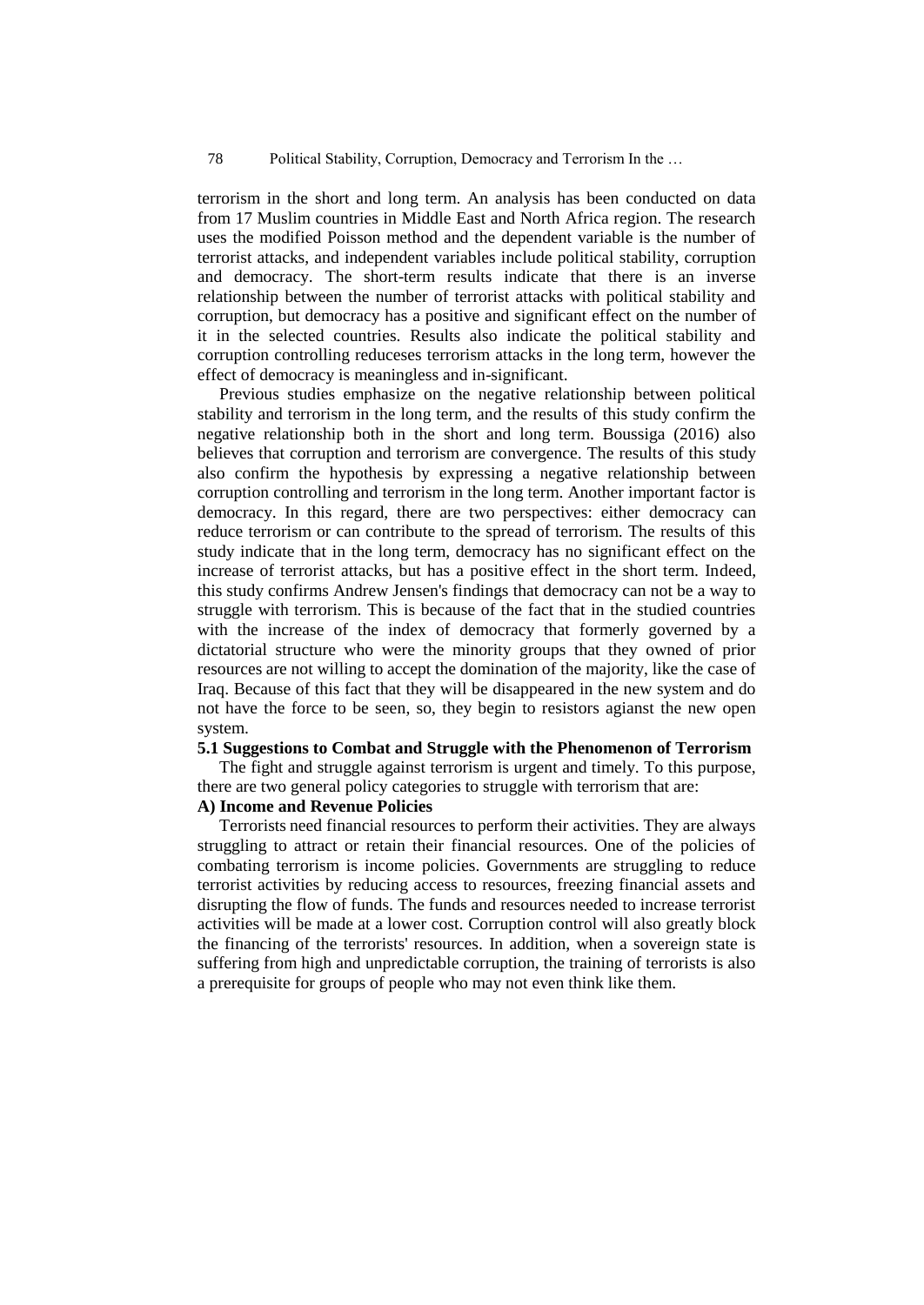Therefore, the importance of the concept of controlling corruption, especially for countries that are at least slightly involved with the activities of terrorists, is very important to prevent the occurrence of terrorist activities.

## **B) Pricing Policy**

Pricing policies will reduce the level of these activities by increasing the cost of terrorist activities. An important issue here is the replacement of activities and means that uses by terrorism with a higher cost for the people who intented to such actions. In the other worst, the cost of such activities must be increased.

In this direction, increasing political stability of countries through extensive trade and economic relationships, increasing economic growth and effective measures to reduce poverty and inequality in societies, and improving the quality and quantity of the educational system, especially in the productive areas of terrorism can increase costs of terrorism.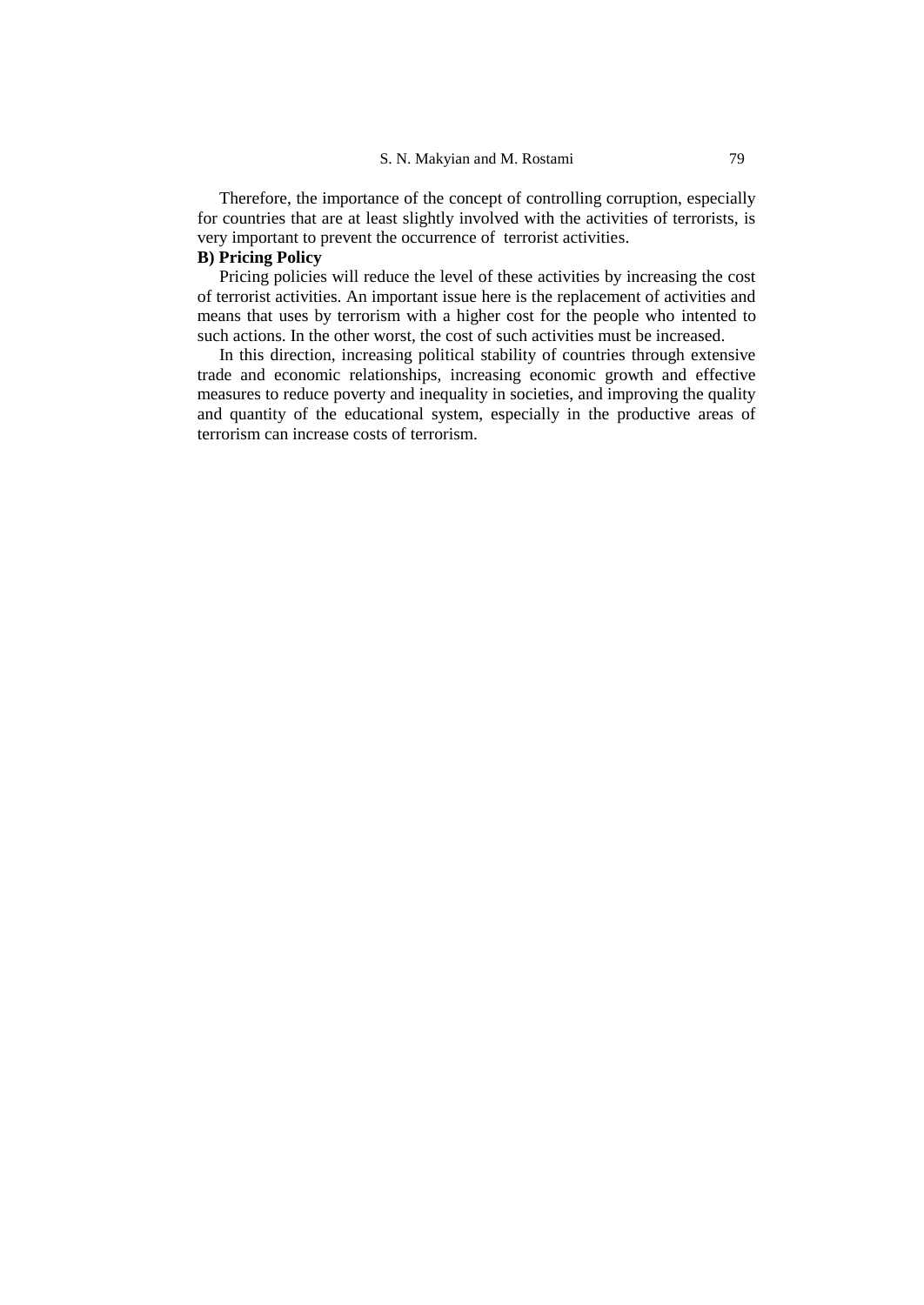## **References:**

1-Anderton, C. H., & Carter, J. R. (2009). Principles of Conflict Economics. Cambridge UP.

2-Araz‐Takay, B., Arin, K. P., & Omay, T. (2009). The Endogenous and Non‐linear Relationship between Terrorism and Economic Performance: Turkish Evidence. Defence and Peace Economics, 20(1), 1-10.

3-Blomberg, S. Brock, Gregory D. Hess, and Athanasios Orphanides (2004), The Macroeconomic Consequences of Terrorism.

4-Boussiga, N., & Ghdamsi, M. (2016). The Corruption-Terrorism Nexus: A Panel Data Approach. International Journal of Economics and Finance, 8(11), 111.

5-Cameron, A. C., and P. K. Trivedi 2005. Microeconometrics: Methods and Applications. Cambridge: Cambridge University Press.

6-Cameron, A. C., and P. K. Trivedi. 1998. Regression Analysis of Count Data. Cambridge: Cambridge University Press.

7-Choi, S. W., & James, P. (2016). Why Does the United States Intervene Abroad? Democracy, Human Rights Violations, and Terrorism. Journal of Conflict Resolution, 60(5), 899-926.

8-Drakos, K. (2004). Terrorism-Induced Structural Shifts in Financial Risk: Airline Stocks in the Aftermath of the September  $11<sup>th</sup>$  Terror Attacks. European Journal of Political Economy 20, 436–446.

9-Enders, W. (2007). Terrorism: An Empirical Analysis. Handbook of Defense Economics, 2, 815-866.

10-Eubank, W., & Weinberg, L. (2006). Does Democracy Encourage Terrorism. Terrorism: the Third or New Left Wave, 6(4), 306.

11-Gleditsch, K. S., & Polo, S. M. (2016). Ethnic Inclusion, Democracy, and Terrorism. Public Choice, 169(3-4), 207-229.

12-Jensen, A. J. (2017). Terrorism Via Democracy? Assessing Democracy Promotion as a Security Rationale. Hinckley Journal of Politics, 10.

13-Kennedy, P. G. (2008). The Continuing Problem of Human African Trypanosomiasis (Sleeping Sickness). Annals of Neurology, 64(2), 116-126.

14[-Kennedy, Peter. E.](https://www.goodreads.com/author/show/4227078.Peter_E_Kennedy) (2008). A Guide to Econometrics, Fourth Edition, MIT Press.Krueger, A.B., Maleckova, J. (2003). Education, Poverty, and Terrorism: Is There a Causal Connection? Journal of Economic Perspective, 17, 119–144.

15-Kurrild-Klitgaard, P., Justesen, M. K., & Klemmensen, R. (2006). The Political Economy of Freedom, Democracy and Transnational Terrorism. Public Choice, 128(1-2), 289-315.

16-Mehmood, S., & Mehmood, B. Terrorism as a Deterrent to Political Stability in South Asian Countries: Empirical Evidence.

17-Murdoch, J. C., & Sandler, T. (2002). Economic Growth, Civil Wars, and Spatial Spillovers. Journal of Conflict Resolution, 46(1), 91-110.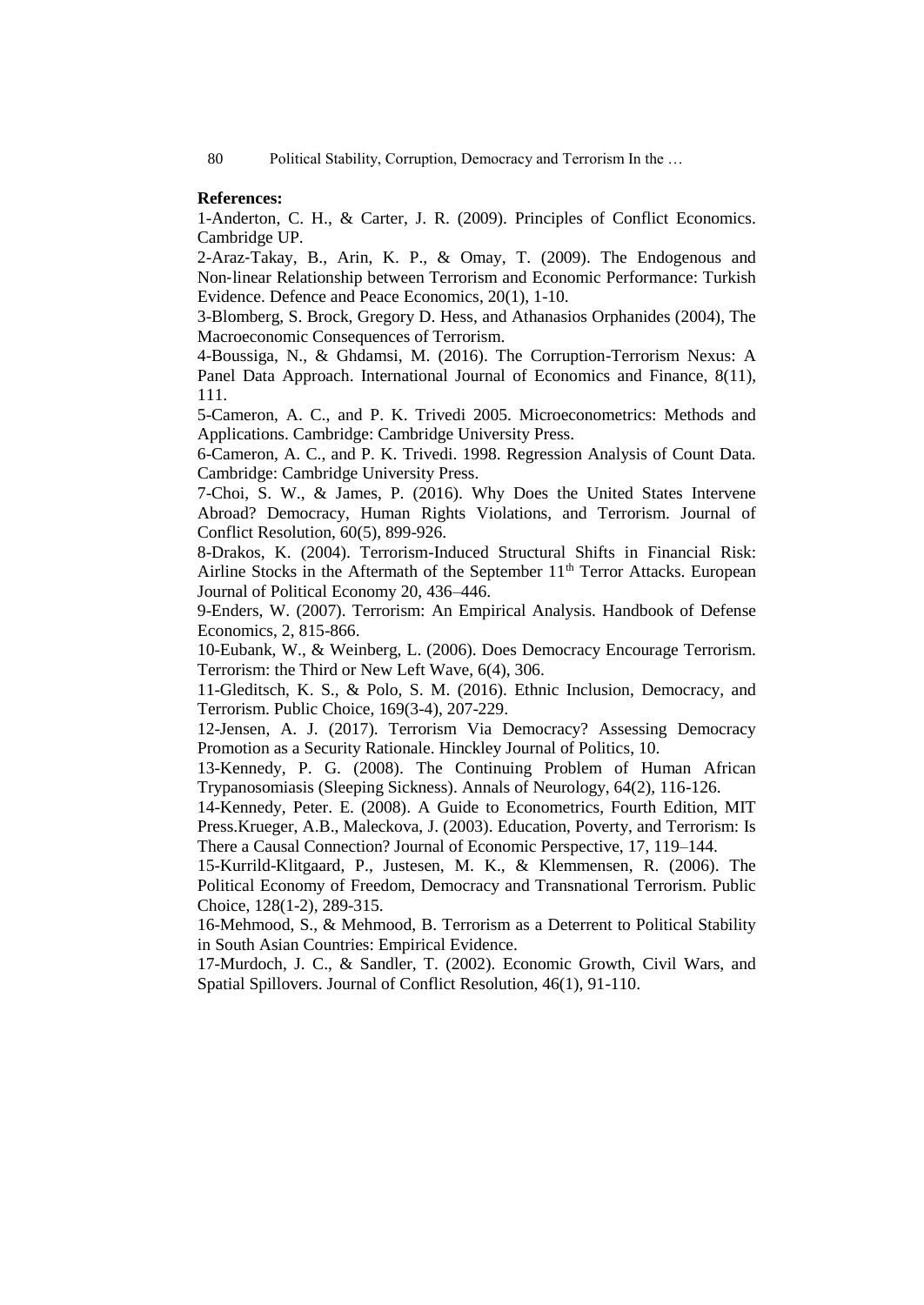18-Nitsch, V., & Schumacher, D. (2004). Terrorism and International Trade: an Empirical Investigation. European Journal of Political Economy, 20(2), 423-433. 19-Norman, Paul (2004), The United Nations and Counter-Terrorism After September 11: Towards an Assessment of the Impact and Prospects of Counterterror 'Spill-over' into International Criminal Justice Cooperation, Paper to British.

20-Piazza, J. A. (2008). Incubators of Terror: Do Failed and Failing States Promote Transnational Terrorism? International Studies Quarterly, 52(3), 469- 488.

21-Rehman, F. U., & Vanin, P. (2017). Terrorism Risk and Democratic Preferences in Pakistan. Journal of Development Economics, 124, 95-106.